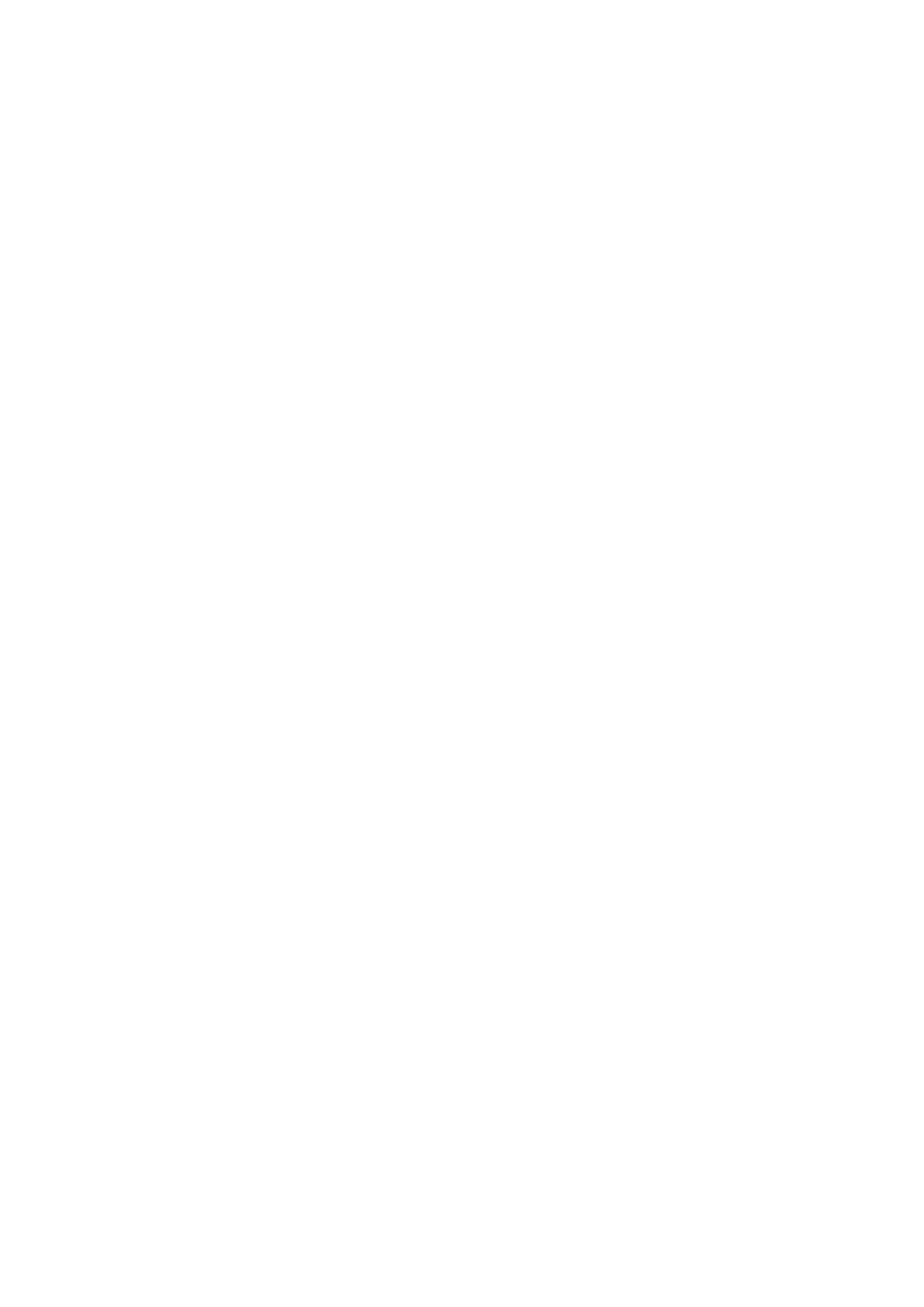# Within Language, Beyond Theories (Volume I)

*Studies in Theoretical Linguistics*

Edited by

Anna Bondaruk and Anna Prażmowska

Cambridge **Scholars** Publishing

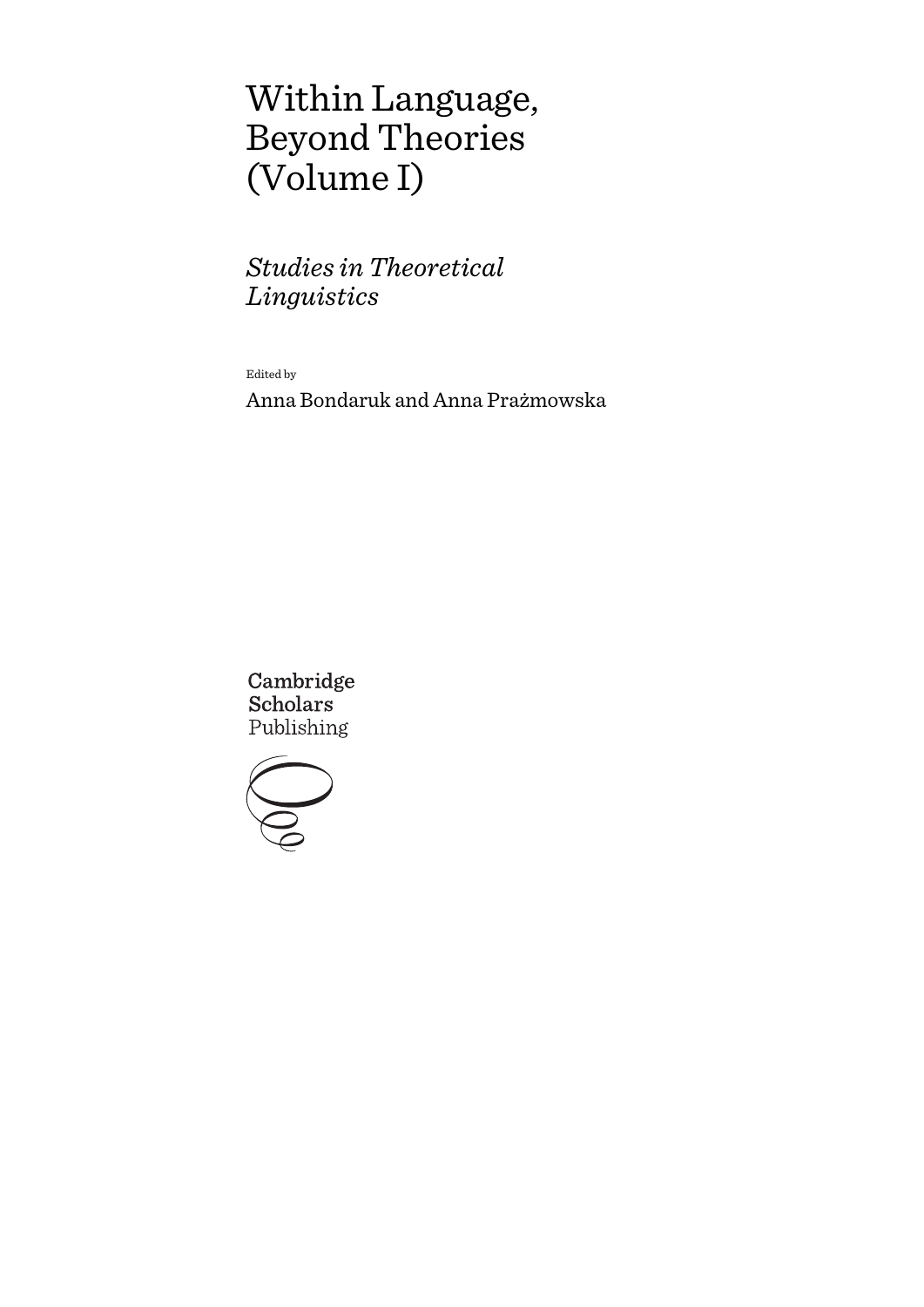Within Language, Beyond Theories (Volume I): Studies in Theoretical Linguistics

Edited by Anna Bondaruk and Anna Prażmowska

Reviewed by Dr. hab. Gréte Dalmi (Jan Kochanowski University) Prof. Dr. hab. Bogdan Szymanek (John Paul II Catholic University of Lublin)

This book first published 2015

Cambridge Scholars Publishing

Lady Stephenson Library, Newcastle upon Tyne, NE6 2PA, UK

British Library Cataloguing in Publication Data A catalogue record for this book is available from the British Library

Copyright © 2015 by Anna Bondaruk, Anna Prażmowska and contributors

All rights for this book reserved. No part of this book may be reproduced, stored in a retrieval system, or transmitted, in any form or by any means, electronic, mechanical, photocopying, recording or otherwise, without the prior permission of the copyright owner.

ISBN (10): 1-4438-7204-0 ISBN (13): 978-1-4438-7204-1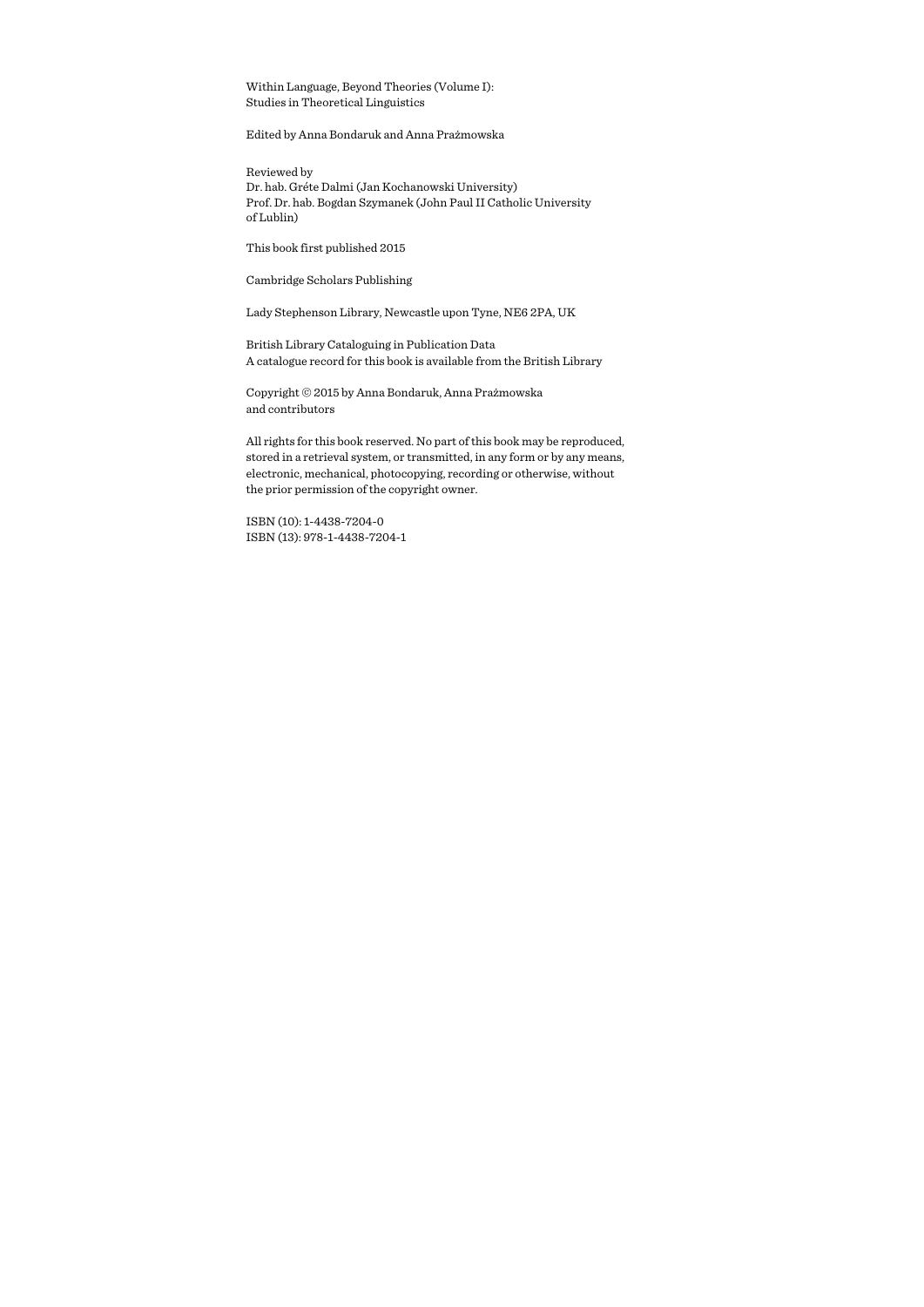## TABLE OF CONTENTS

| Part I: Studies in Syntax and Morphology                                                                                                                           |    |
|--------------------------------------------------------------------------------------------------------------------------------------------------------------------|----|
|                                                                                                                                                                    |    |
| The Nominal Left Periphery in Slavic: Evidence from Croatian<br>Durdica Zeljka Caruso                                                                              |    |
|                                                                                                                                                                    |    |
| The Categorial Status and Internal Structure of NPN Forms in English<br>and Polish<br><b>Wiktor Pskit</b>                                                          |    |
| The DP Analysis of Polish Clausal Subjects<br>Małgorzata Wietrzyk                                                                                                  |    |
| How Relative are Cleft Clauses in English it-Clefts?<br>Ewelina Mokrosz                                                                                            |    |
| A Minimalist Approach to Double Object Constructions in German:<br>Their Syntactic Representation and Passivisation Possibilities<br>Aleksandra Bartczak-Meszyńska | 79 |
| Chapter Six<br>.<br>Dual Interpretations of Object Neg-wh-Quantifiers (Neg-whQ)<br>in Cantonese: A Feature-Based Approach<br>Man-Ki Theodora Lee                   | 98 |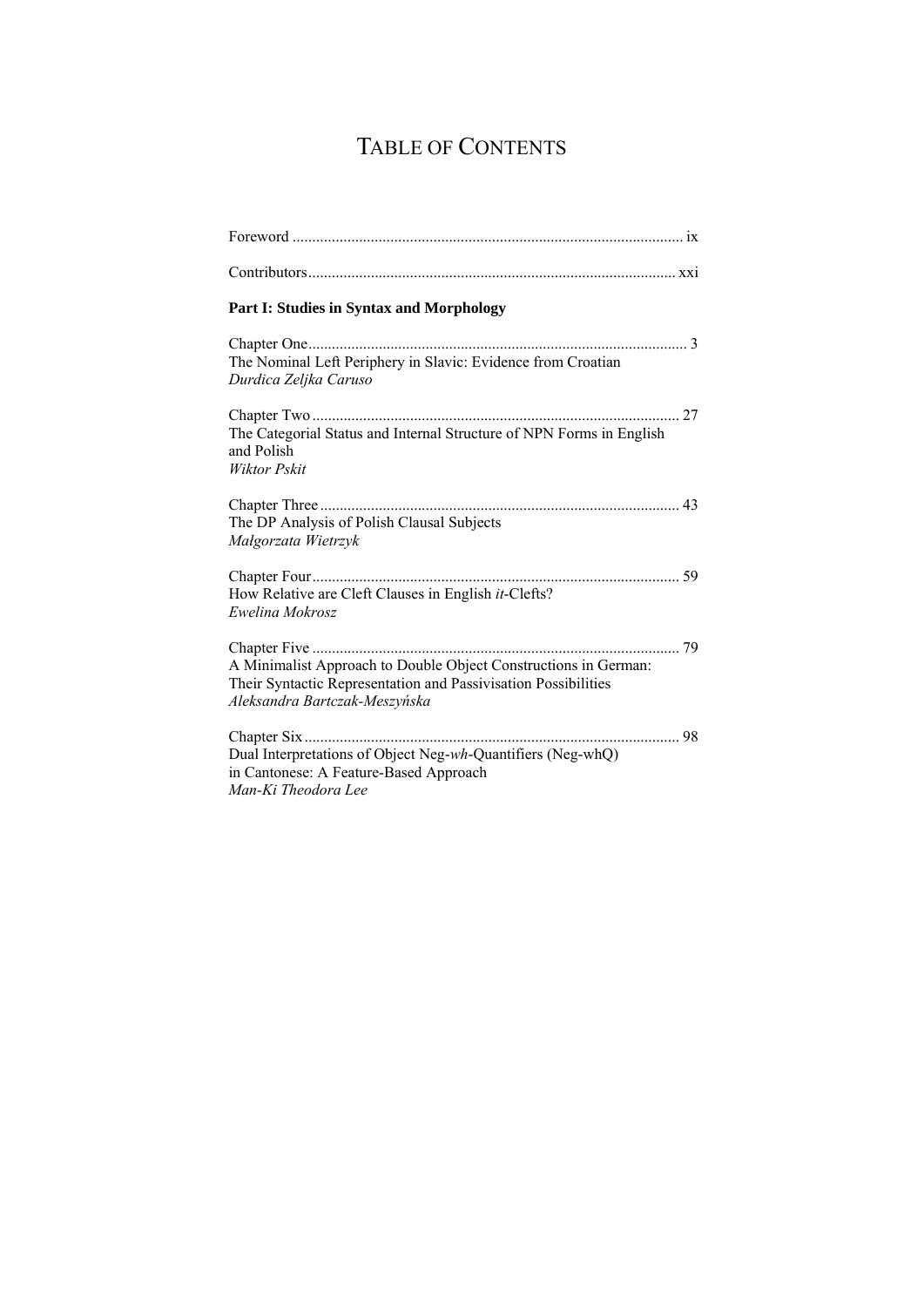#### vi Table of Contents

| Towards an Analysis of Clitic Doubling in Romanian<br>Alina Tigău                                                                   |
|-------------------------------------------------------------------------------------------------------------------------------------|
| Old English Transitivity: A View from the Past<br>Magdalena Charzyńska-Wójcik                                                       |
| The Importance of Root Indices: Evidence from Arabic Nouns<br>Abdullah S. Alghamdi                                                  |
| Verbal Causative Structure for Polish Prefixed Transitives in the Root<br><b>Based Approach</b><br>Anna Malicka-Kleparska           |
| The Linearization of Adjectives in Polish Noun Phrases:<br>Selected Semantic and Pragmatic Factors<br>Bożena Cetnarowska            |
| Onomasiological Strategies and Potential Forms: In Search of the Female<br>Counterpart of Minister in Polish<br>Maria Bloch-Trojnar |
| <b>Part II: Studies in Phonetics and Phonology</b>                                                                                  |
| Schwa: Phonological Coding versus Phonetic Manifestation<br>Anna Bloch-Rozmej                                                       |
| The Phonetics and Phonology of the Scottish Laterals<br>Mateusz Urban and Sławomir Zdziebko                                         |
| Welsh Epenthetic Vowels in the CV-Model of Government Phonology<br>Tomasz Czerniak                                                  |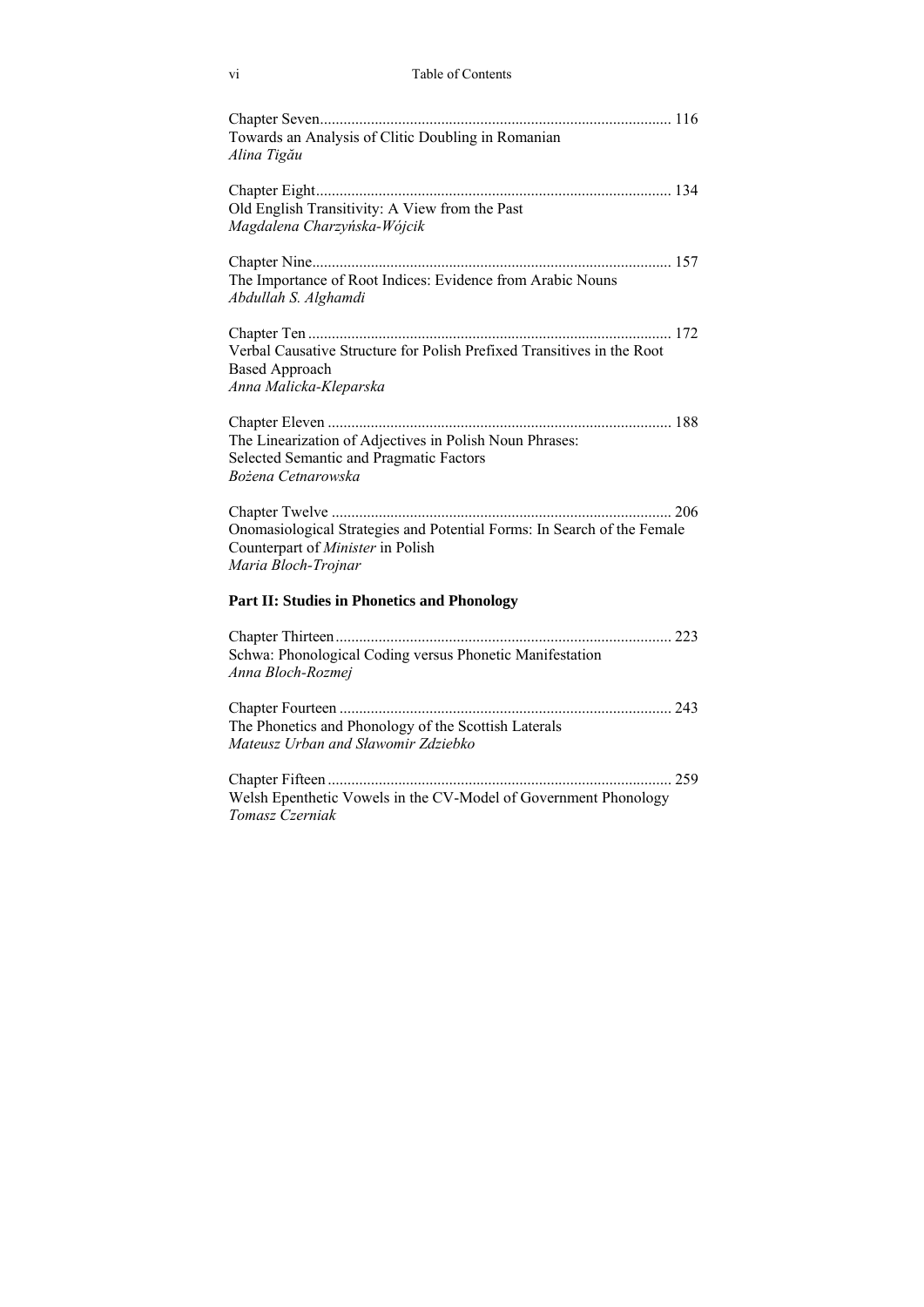| Within Language, Beyond Theories (Volume I)<br>vii                                                                           |
|------------------------------------------------------------------------------------------------------------------------------|
| On the Possibility of English and Slovak Consonant Clusters to Form<br><b>Complex Segments</b><br>Renáta Gregová             |
| Within Phonology, Beyond GP: An Attempt to Determine the Structure<br>Behind the West Saxon Digraphs<br>Karolina Drabikowska |
| Prosodic Actualization of a Moral Admonition in Small Folklore Texts<br>Larysa Taranenko                                     |
| Phonetic Studies from the Perspective of an Energetics Approach<br>Alla Kalyta                                               |
| Communicative Entrainment and Linguistic Representations<br>Štefan Beňuš                                                     |
| <b>Part III: Studies in Cognitive Linguistics</b>                                                                            |
| Not All Dads are Conceptualized the Same (Even if All are Created Equal)<br>Adam Głaz                                        |
| Motivation for Meaning Construction: Historical Semantics of English<br>'Joy' Vocabulary<br>Konrad Żyśko and Angelina Żyśko  |
| Mental Spaces Beyond and Within: A Conceptual Blending Analysis<br>of Monty Python's Humour<br>Joanna Jabłońska-Hood         |
| Are Metonymic Part for Whole Relations a Mere Illusion?<br>Wojciech Wachowski                                                |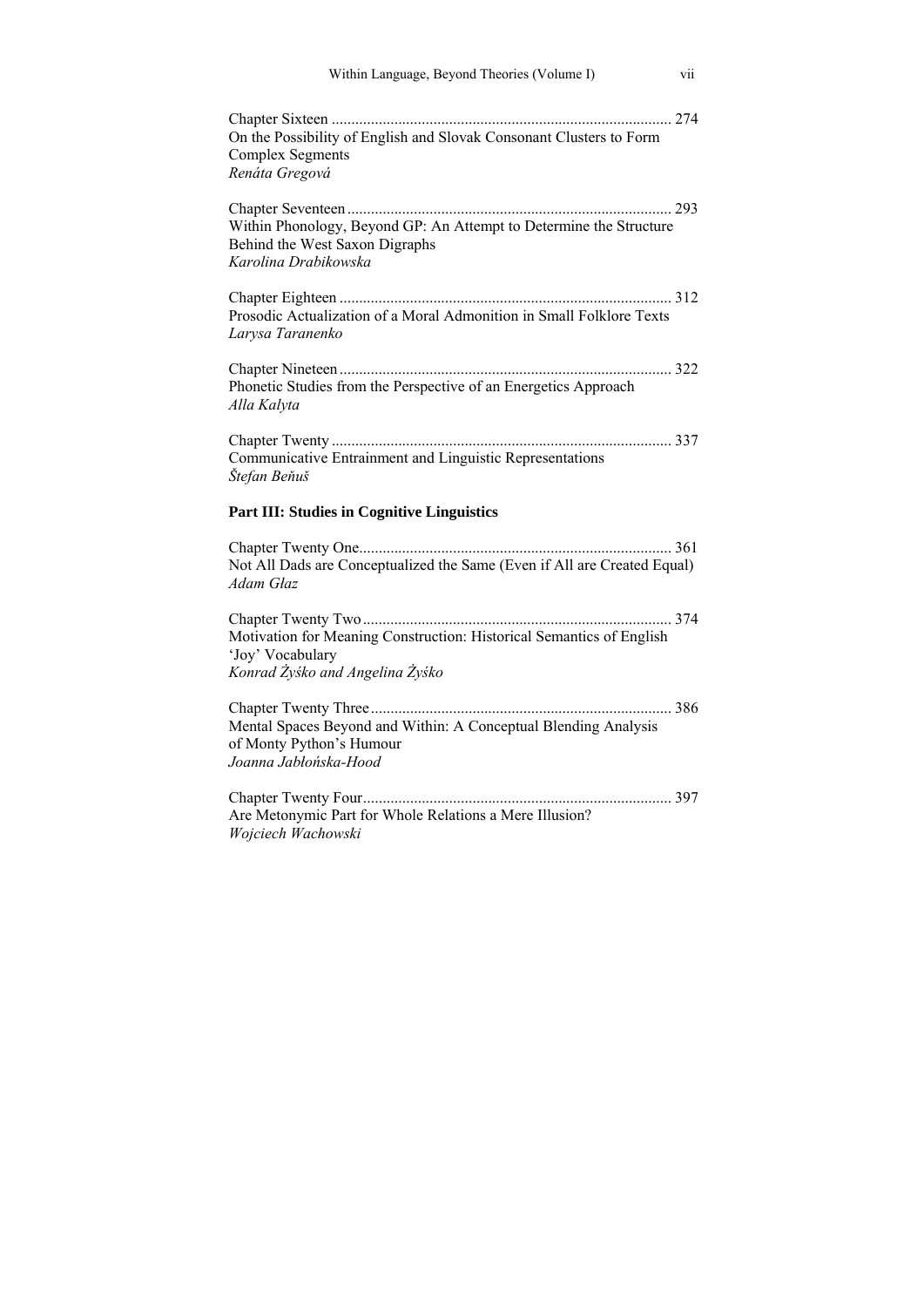#### viii Table of Contents

| Men's Talk versus Women's Talk in the Metaphorical Representation |  |
|-------------------------------------------------------------------|--|
| of Boil, Cook and Simmer in English: A BNC-Based Study            |  |
| Marietta Rusinek                                                  |  |
|                                                                   |  |
| <b>T</b> 1                                                        |  |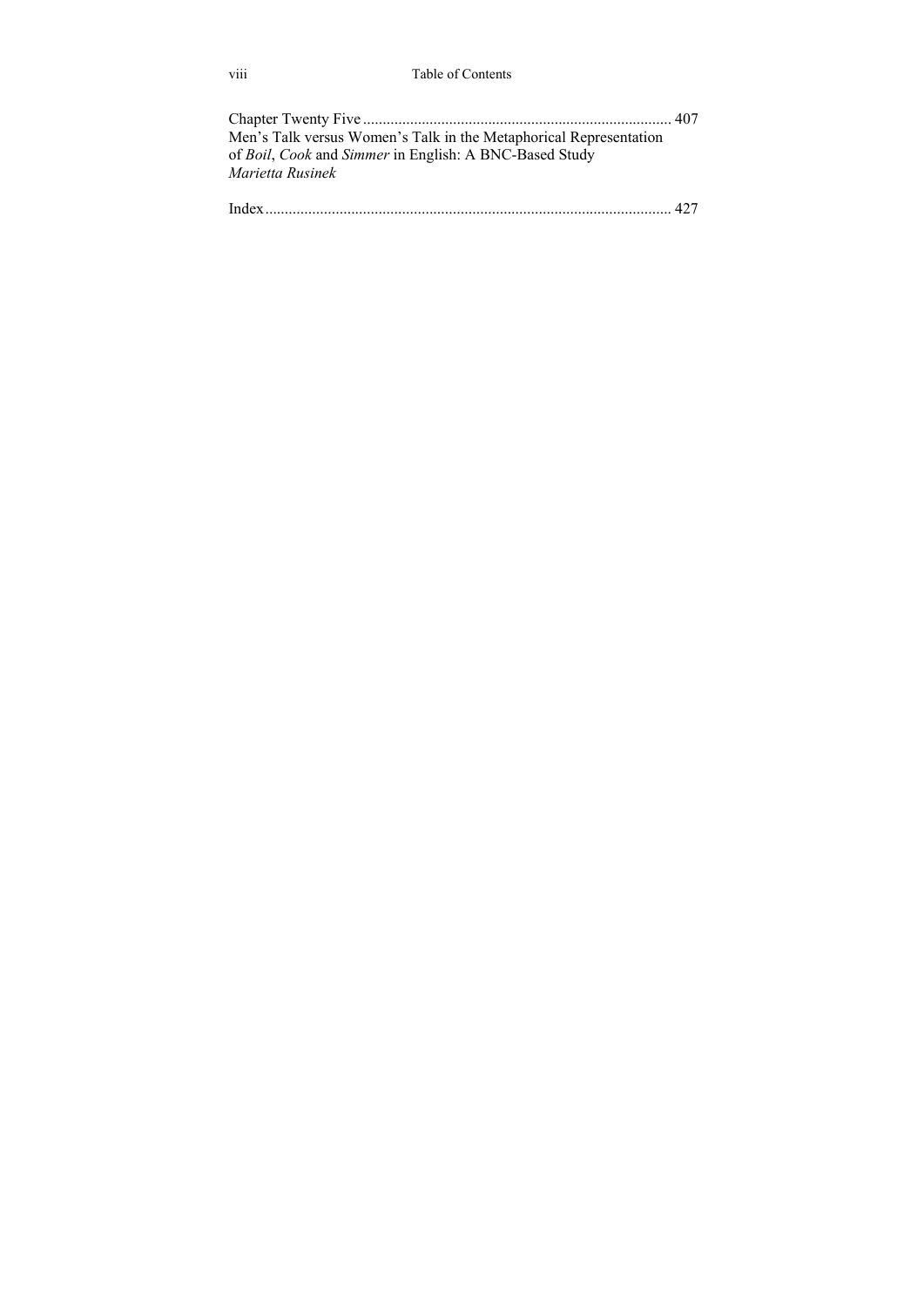### FOREWORD

The monograph *Within Language, Beyond Theories* presents a collection of insightful studies pertaining to the most perplexing problems in the areas of theoretical and applied linguistics. Contributors offer accounts of new evidence drawn from a number of the world's languages and analyses that surpass the limits of contemporary frameworks in search of more explanatorily adequate solutions to linguistic dilemmas. We delve into the previously unexplored areas of linguistic reality, aiming to gain insight into the structure of the system and establish laws governing its inner organization. Importantly, linguists of different persuasions share the belief that our enhanced understanding of the grammar of language and its constituent modules will foster new advances in the novel application of the models proposed. Assisted by innovative ideas in corpus studies, translators and discourse researchers will be able to make invaluable contributions to the development of their fields.

Volume One, entitled *Studies in Theoretical Linguistics*, comprises twenty five chapters, organized into three parts. Part I, called Studies in Syntax and Morphology, consists of twelve chapters devoted to current developments in syntactic and morphological theorizing. The leading framework adopted in the syntactic works is the Minimalist Program (henceforth, MP) of Chomsky (1995, 2000, 2001, 2008), in which the derivations are taken to be minimal and based on independently motivated extra-grammatical, cognitive constraints (cf. the third factor of Chomsky 2005). Another model that stems from the MP, which is used in Caruso's work (cf. Chapter One) is the cartographic model (cf. Rizzi 1997; 2004, Cinque 1999; Belletti 2004, among others), in which the left periphery of the clause is split into several distinct projections to incorporate items such as topics, foci, force markers, finiteness markers, etc. By analogy with the CP, the split has recently been postulated within the structure of a DP to account for focalization, topicalization, informational prominence and quantification (cf. Ihsane and Puskás 2001; Aboh 2004; Länzlinger 2005, 2010; Giusti 2005, among others). The main syntactic area analysed in Part I relates to the DP in various languages, including English, Croatian, Polish, and Romanian (cf. the contributions by Caruso, Pskit, Wietrzyk, Tigău, and Cetnarowska), which is approached from distinct angles, including its internal structure, the order of elements inside a DP, the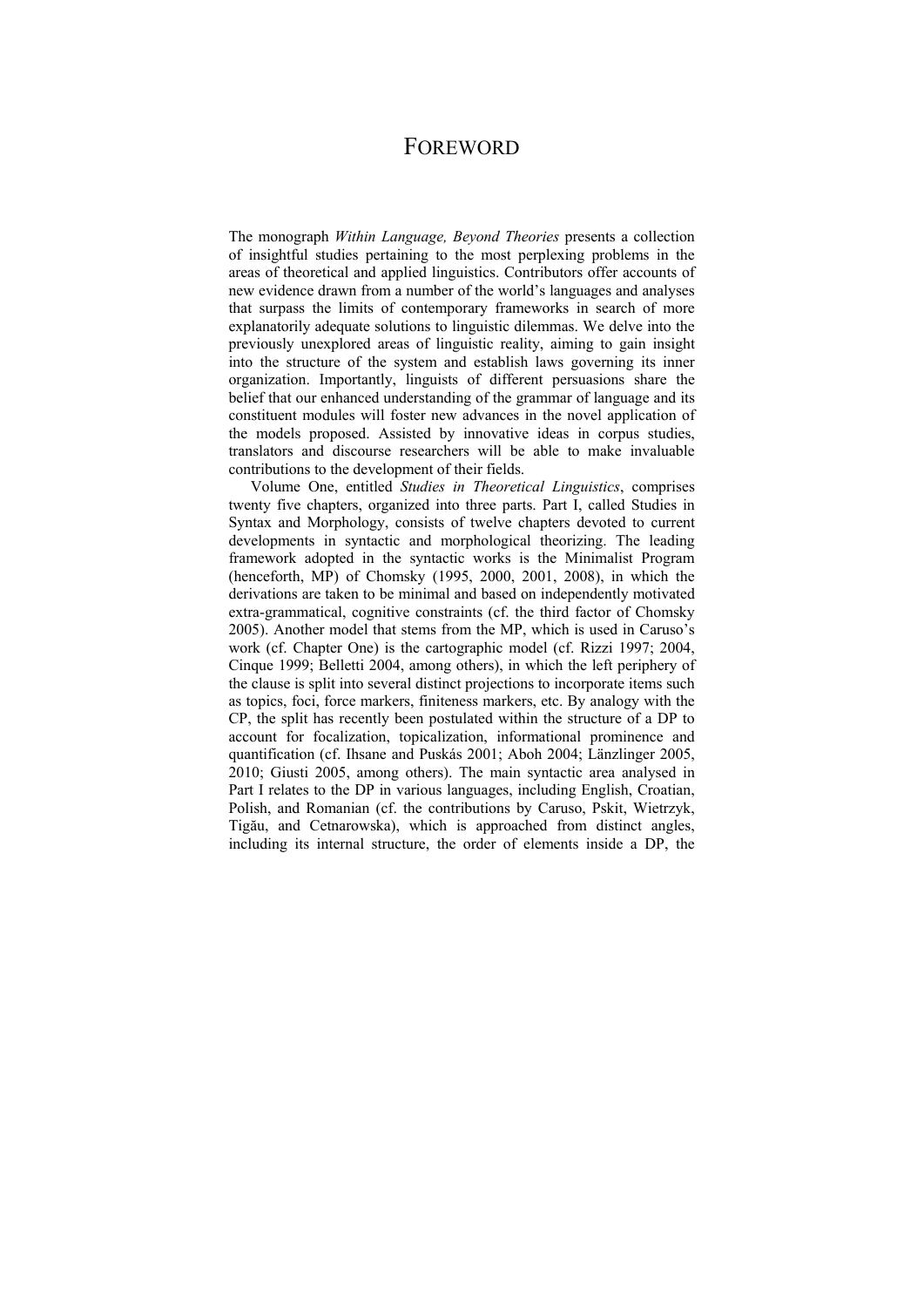treatment of certain structures as DPs, and the sensitivity of clitic doubling to the type of DP involved. Information structure is central to Caruso's and Mokrosz's chapters, while Case valuation and φ-feature agreement figure prominently in Bartczak-Meszyńska's and Mokrosz's analyses. The notion of transitivity is examined in two different languages from two different theoretical standpoints by Charzyńska-Wójcik and Bartczak-Meszyńska. The former focuses on the definition of transitivity in Old English, while the latter concentrates on the structure of the double object construction in English and German. Various interpretational possibilities are discussed in the chapters by Cetnarowska and Lee, with respect to the position of adjectives in a Polish DP in the former and negative quantifiers in Cantonese in the latter.

There are three morphological chapters in Part I, which represent two very different traditions of morphological description. The chapter by Bloch-Trojnar adopts the Lexeme Morpheme Base Morphology of Beard (1995), in which morphology is taken to be a part of the lexicon. The contributions by Alghamdi and Malicka-Kleparska have their roots in the Chomskyan vision of grammar, with grammatical structure constituting the backbone of any linguistic analysis. Alghamdi's work adopts the framework of Distributed Morphology (cf. Marantz 1984; Halle and Marantz 1993, 1994; Halle 1997; Harley and Noyer 1999, 2000; Arad 2005; Embick and Noyer 2007, inter alia). Malicka-Kleparska's analysis utilises the root based approach and thus belongs to a new trend in structure dependent morphology, as outlined in Alexiadou and Anagnostopoulou (2004), Pylkkänen (2008), Doron and Labelle (2010), Embick (2009), Alexiadou and Doron (2012). The morphological chapters focus on data from Polish and Arabic.

Part I of the volume is organized as follows. The first two chapters address the syntactic structure of the nominal domain of two Slavic languages – Croatian and Polish. Chapter One presents an analysis of the structure of the nominal left periphery within the split-DP approach. This approach stems from the split-CP analysis of clauses, where several functional projections, such as TopicP or FocusP, are located above the TP. Analogously, the split-DP analysis assumes the existence of a functional structure above the noun, which is generally associated with the category of determiners. It is argued that Croatian, although an articleless language, possesses a rich functional structure above noun phrases, which conveys information pertaining to the notions of (in)definiteness and specificity.

Chapter Two examines the categorial status and the structure of NPN forms (e.g., *day after day*) in English and Polish. The categorial status of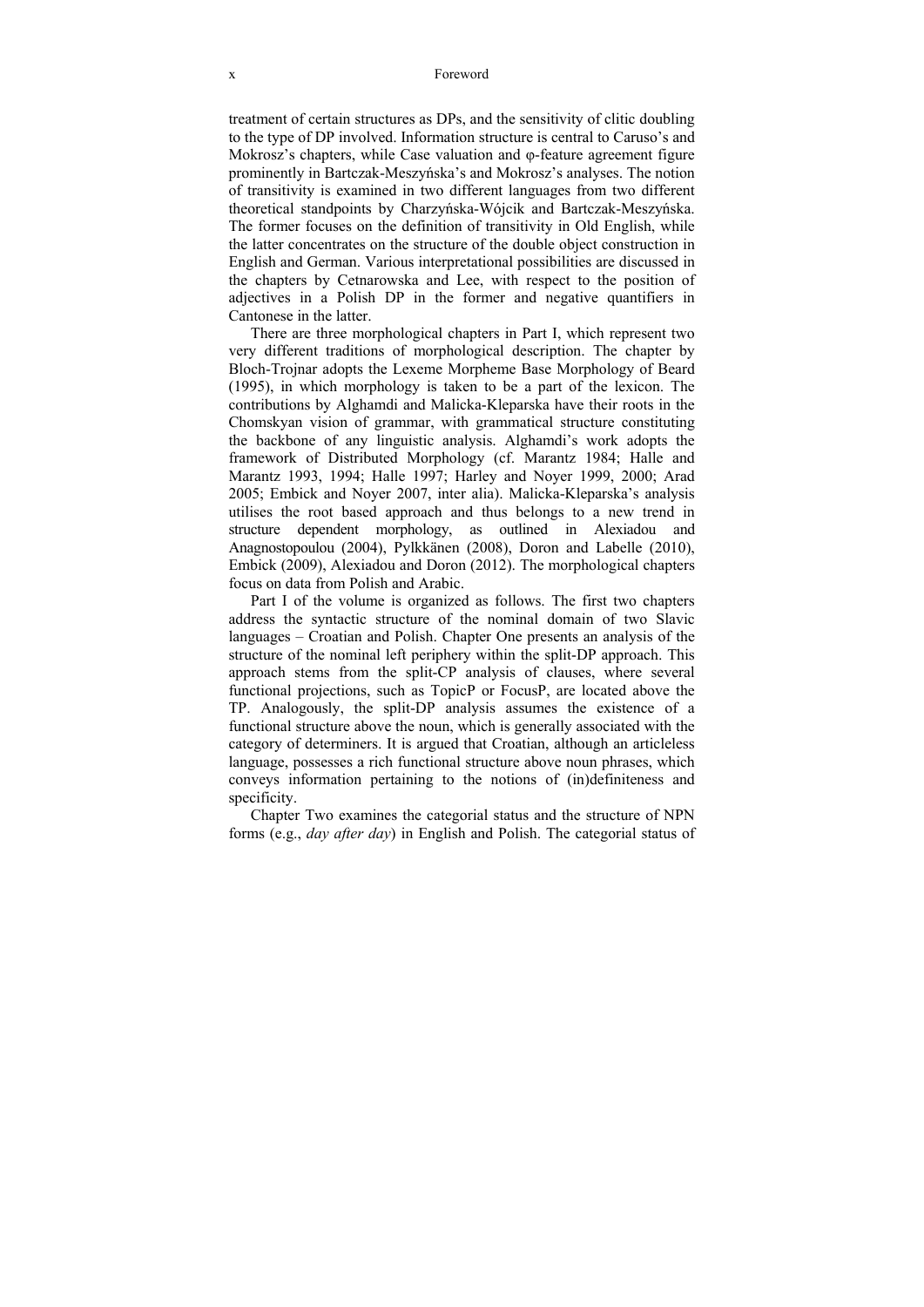these constructions has not yet been conclusively established in the literature and ranges from nominal (cf. Quirk et al. 1985), through quantificational (cf. Travis 2001, 2003), to prepositional (cf. Haïk 2013). Here, it is proposed that Polish NPNs belong to the nominal domain and, as in English, they seem to be derived through syntactic reduplication.

Chapter Three also aims at establishing a categorial status but, this time, of Polish clausal subjects. The properties of Polish nominal and clausal subjects were juxtaposed and the subject status of CP subjects positively tested with reference to obligatory raising, agreement, coordination, control and case. It is proposed that Polish clausal subjects do have a nominal status and they do possess a DP layer within which the head of the DP is realized by *to* 'it.'

Chapter Four addresses the syntax of clauses as well. More precisely, it offers an argument for the reanalysis of cleft clauses as relative clauses. Some significant similarities in agreement patterns between relative and cleft clauses are identified and employed as a starting point for an investigation into the possibility of analyzing the English *it-*clefts as either appositive or restrictive relative clauses.

Chapter Five provides an insight into three types of Double Object Constructions in German, realized by different case patterns (dativeaccusative, accusative-dative, double accusative), and related structures employing a PP as one of the objects. The discussion of the structure and derivation of German DOCs is supplemented with an examination of certain processes that both objects undergo, such as Case and φ-feature valuation and passivisation.

Chapter Six explores the syntax of object negative *wh*-quantifiers (Neg-whQ) from the perspective of a feature-based approach. The language under investigation is Cantonese, where object Neg-whQs are unique in that they can yield both a negative and an existential reading. In order to account for the overt raising of object Neg-whQs and their dual interpretation, two features are proposed, namely [Quant] (interpretable and strong), responsible for the movement phenomenon, and [uNeg], to which the distinction between the existential and negative reading is attributed.

Chapter Seven offers an investigation into the clitic doubling phenomenon in Romanian, which is obligatory with definite pronouns, optional with proper names, definite descriptions and indefinites, and ungrammatical with bare quantifiers. It is observed that the presence of clitic doubling and the presence of PE marking in Romanian, although often correlated in the literature, are not always mutually dependent on each other. In the proposed analysis, the clitic is considered to be an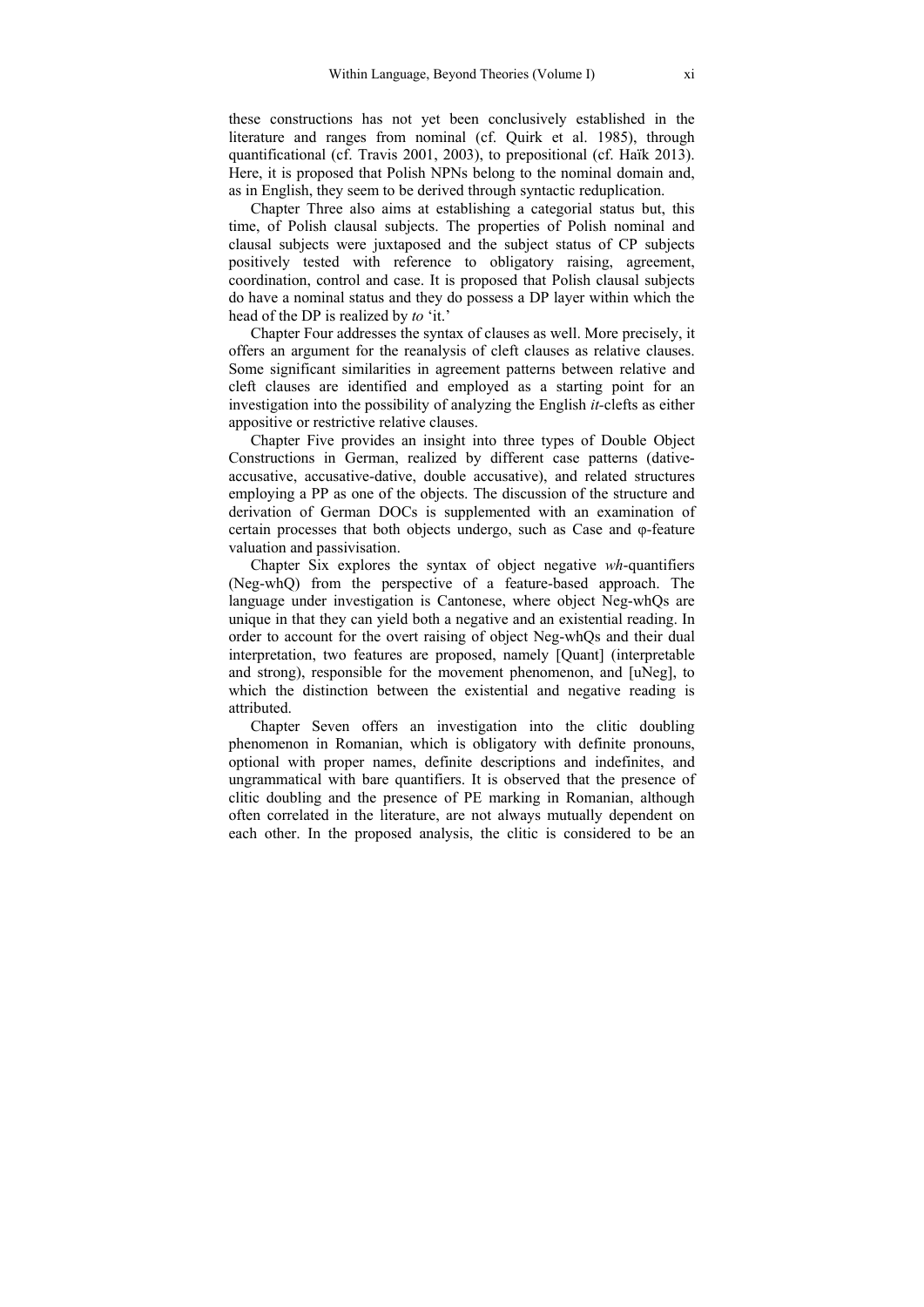#### xii Foreword

agreement marker and the double is argued to be an argument, rather than an adjunct.

Chapter Eight offers a critical insight into the transitivity of Old English verbs viewed from the perspective of two traditional approaches to the concept of transitivity. One of them is referred to as the quantitative approach, where the number of arguments is taken into account, and the other one as the qualitative approach, concerned with the types of arguments. It is demonstrated that, although separately they are insufficient to successfully deal with all the intricacies of Old English passivisation facts, when applied jointly, the two approaches can cover a significant part of these facts (excluding, however, the issue of object case alternation).

Chapter Nine examines the nature of roots within the framework of Distributed Morphology. It is shown that, at least in Standard Arabic, roots are devoid of compositional semantic features, which have been claimed to identify roots (Marantz 1995, 1998). Instead, it is proposed that a root index, i.e., the property of a root morpheme containing a primitive conceptual feature (Pfau 2009), is responsible for the proper identification of the root in the Vocabulary and the Encyclopedia components.

Chapter Ten is concerned with the morpho-syntax of a group of prefixed causative verbs in Polish which lack corresponding synthetic anticausatives, despite their semantics and despite the availability of an applicable morphological pattern for anticausative formation in Polish. The proposed analysis, couched within the root-based approach, offers a bipartite structure where the prefixes of the aforementioned causatives function as heads of the active voice projection.

The focus of Chapter Eleven is on attributive adjectives in Polish, in particular on classifying adjectives occupying not only post-nominal but also pre-nominal positions. The difference in interpretation between complex predicates, consisting of a noun followed by a classifying adjective ('tight units'), and adjective  $+$  noun sequences is demonstrated and investigated with reference to some semantic and pragmatic factors.

Chapter Twelve aims at establishing the female counterpart of the Polish noun *minister* 'minister' on morphological grounds. Several possible candidates are closely examined with reference to the etymology of the word *minister*, the patterns of paradigmatic derivation, markedness relationships, the economy principle, and the increasing tendency towards analytic structures in Polish. It is argued that *pani minister* 'Mrs minister' is the linguistically optimal form since the analytical form (as opposed to the synthetic variants) is semantically more precise and unambiguous, and,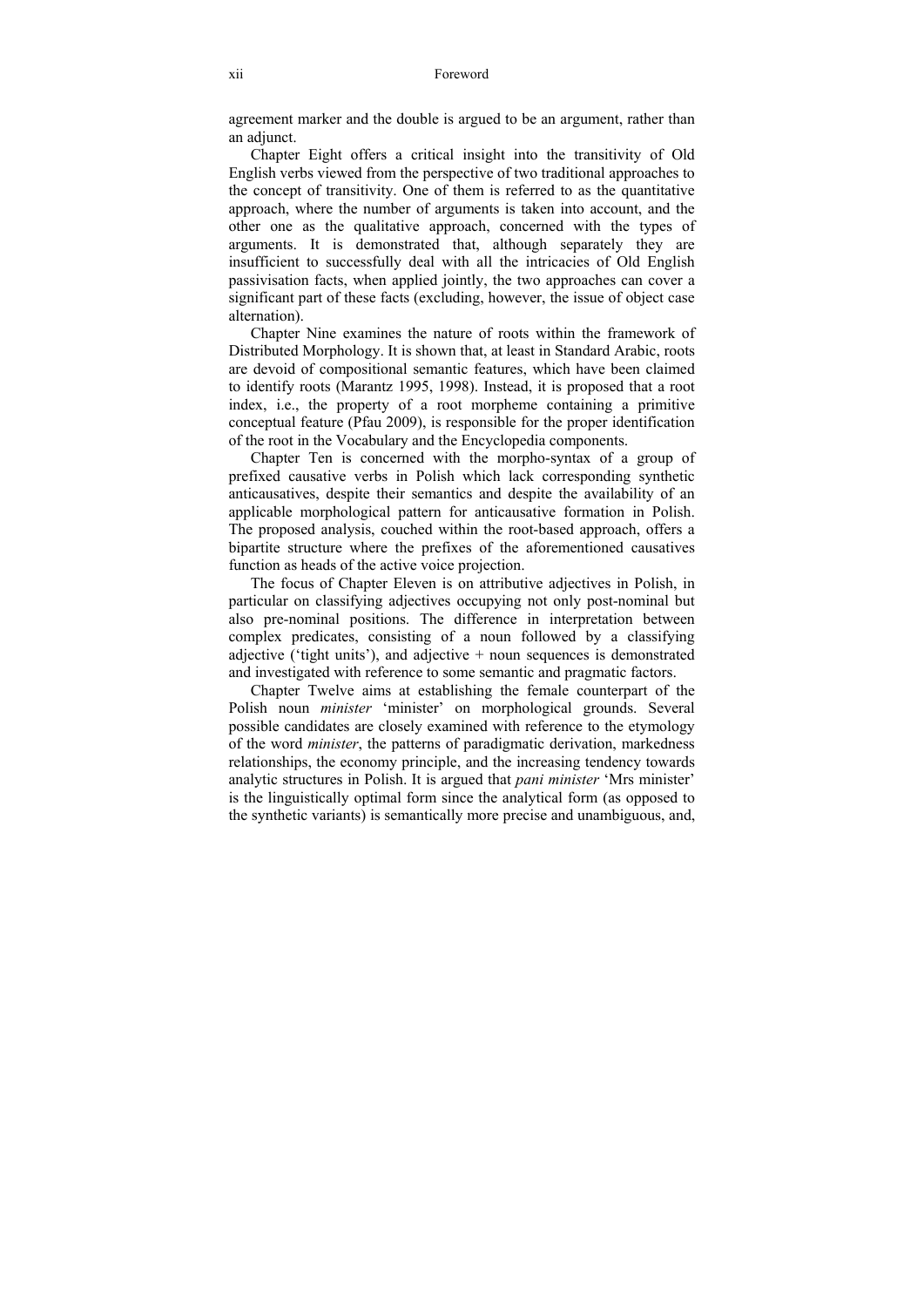additionally, it is deemed to be more prestigious due to the use of the honorific pronoun.

Part II of the volume, entitled Studies in Phonetics and Phonology, consists of eight chapters. The main research area in current phonological studies concerns the interface between phonology and phonetics. The issue of the phonology and phonetics interface arises only if these two disciplines are viewed as separate computational systems. Then, their interface can be taken to represent a spell-out operation converting the phonological output into units of phonetic representation (cf. Scheer 2014). If, on the other hand, phonology and phonetics are not treated as autonomous, but rather as closely integrated, then they must be seen as not interfacing with each other (Ohala 1990). The interface between phonology and phonetics is central to the chapters by Bloch-Rozmej, and Urban and Zdziebko. Some aspects of suprasegmental phonology are studied by Taranenko. Kalyta investigates speech energetics, i.e., the peculiarities of emotional utterances and their phonetic organization, relying, to some extent, on other disciplines, including pragmatics, stylistics, semantics, etc. Beňuš, in turn, goes beyond the Articulatory Phonology of Browman and Goldstein (1986, 1989, inter alia) to examine entrainment, i.e., the tendency of interlocutors to synchronize, coordinate and speak in a more similar way over the course of mutual communicative interactions, manifested, among others, in the sphere of articulatory gestures. The predominant theoretical framework adopted in the phonological works is the Government Phonology of Kaye, Lowenstamm and Vergnaud (1985, 1990) (cf. also Harris 1994; Gussmann 2007; Cyran 2010; Bloch-Rozmej 2008). The model, which operates on just one level of representation and makes use of a limited number of primes, called elements, is adopted in the chapters by Bloch-Rozmej, Urban and Zdziebko, Czerniak, and Drabikowska. Another model which prominently figures in the work by Gregová is the framework proposed by Duanmu (2009). Duanmu (2009) suggests that all surface strings may be reduced to a fixed and invariant syllable template, C(onsonant) V(owel) X, and thus stands in sharp opposition to the CVCV model, advocated by Lowenstamm (1996), Scheer (2004), and Cyran (2010), inter alia. The languages that are analysed in the eight chapters devoted to phonology and phonetics include: English, Slovak, Welsh, Scottish English, Old English, and German.

Part II is organized as follows. Chapter Thirteen provides a discussion of the nature of the mid central vowel schwa from the perspective of the Government Phonology framework. The distinct properties of representation and distribution of the English and the French schwa are demonstrated and explored. It is shown that, in English, the representation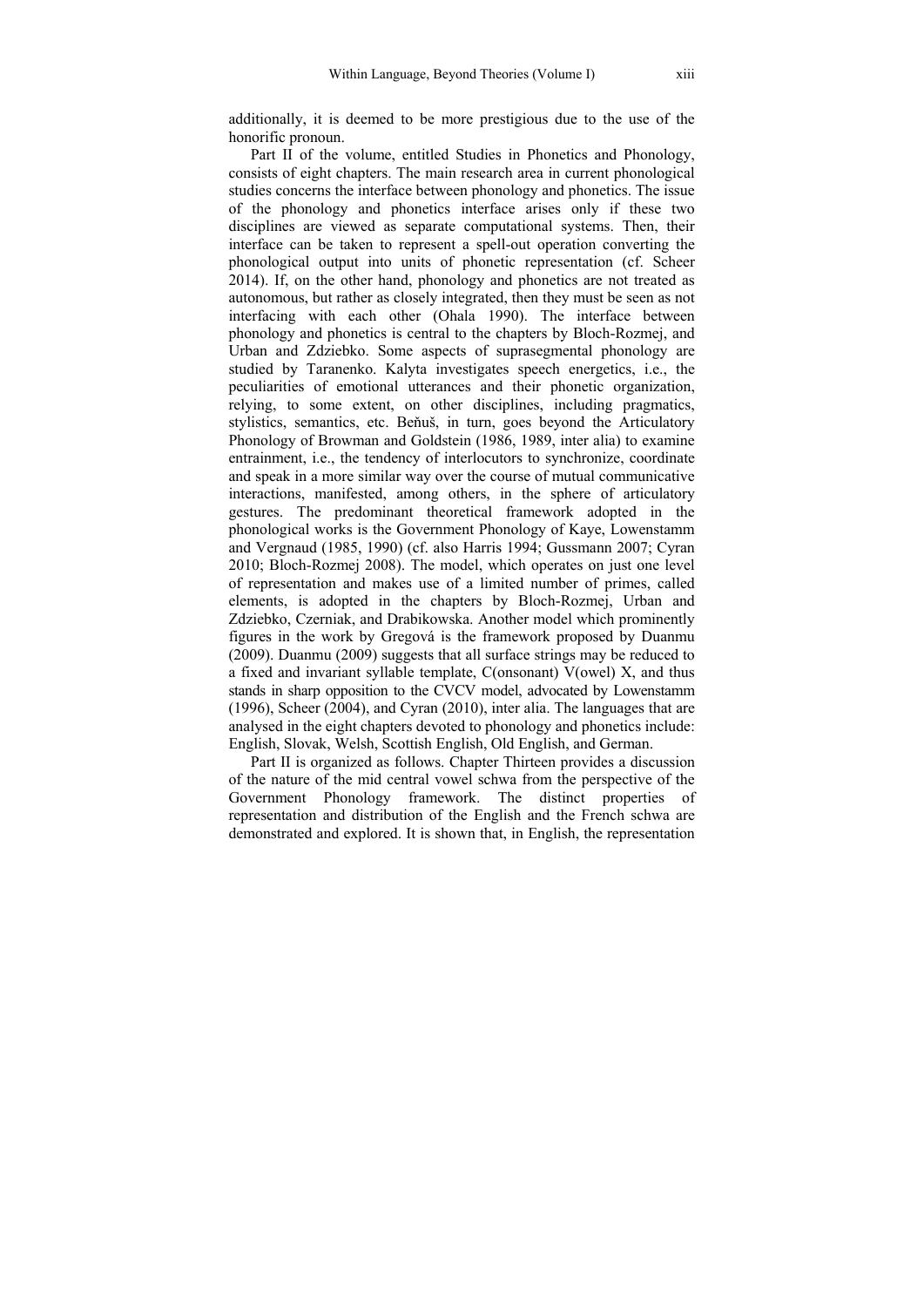of the schwa vowel is that of a mono-elemental headless segment, whereas the French schwa is a phonetically realized ungoverned empty nucleus.

Chapter Fourteen offers an empirical insight into the phonological constitution of Scottish laterals in terms of the Element Theory. On the basis of acoustic measurements, it is argued that the elements A and U cannot and do not constitute the representation of the Scottish lateral  $/t$ . Instead, it is proposed that the non-vocalized laterals contain elements U and I (and, in the vicinity of  $/5/$ , an additional element A), whereas vocalized laterals contain only the element U.

Chapter Fifteen is concerned with melody spreading, in particular with vowel epenthesis and tonic lengthening in Welsh. The chapter offers a uniform representation of the two phenomena within the CV-model of Government Phonology, supporting the analysis with rich data from South Welsh.

Chapter Sixteen examines English and Slovak word-initial consonant clusters and, applying the CVX syllable model, challenges the claim that, cross-linguistically, most consonant clusters can be reanalysed as complex segments (Duanmu 2009). It is shown that, although they can be phonemically considered as complex segments, phonetically, these clusters are much longer than single segments, which stands in direct opposition to the claim under investigation.

Chapter Seventeen explores the structure of two Old English digraphs  $\langle$ eo $>$  and  $\langle$ ea $>$  from the perspective of the Government Phonology 2.0 framework (Pöchtrager 2006, among others), which borrows (and adapts for phonology) some concepts from minimalist syntax. It is demonstrated that GP 2.0 offers tools which can be efficiently employed in the analysis of certain sets of data that often prove problematic for the standard GP theory.

Chapter Eighteen aims at establishing the correspondence between the pragmatic features of a fable containing moral admonition and its prosodic organization. An algorithmic analysis of several fable plots is conducted, resulting in the identification of two distinct patterns with distinct prosodic organization displaying differences in such prosodic features as volume, voice range, tempo, rhythm, melodic contour, and the frequency and duration of pauses.

Chapter Nineteen offers a discussion of the energetic approach to phonetic research proposed therein, which presupposes that phonetic phenomena are the outcome of a non-deterministic speech generation process motivated by psycho-physiological energy redistributed over the speaker's mental spheres of the conscious, the subconscious and the unconscious. The discussion is supplemented with a quantitative analysis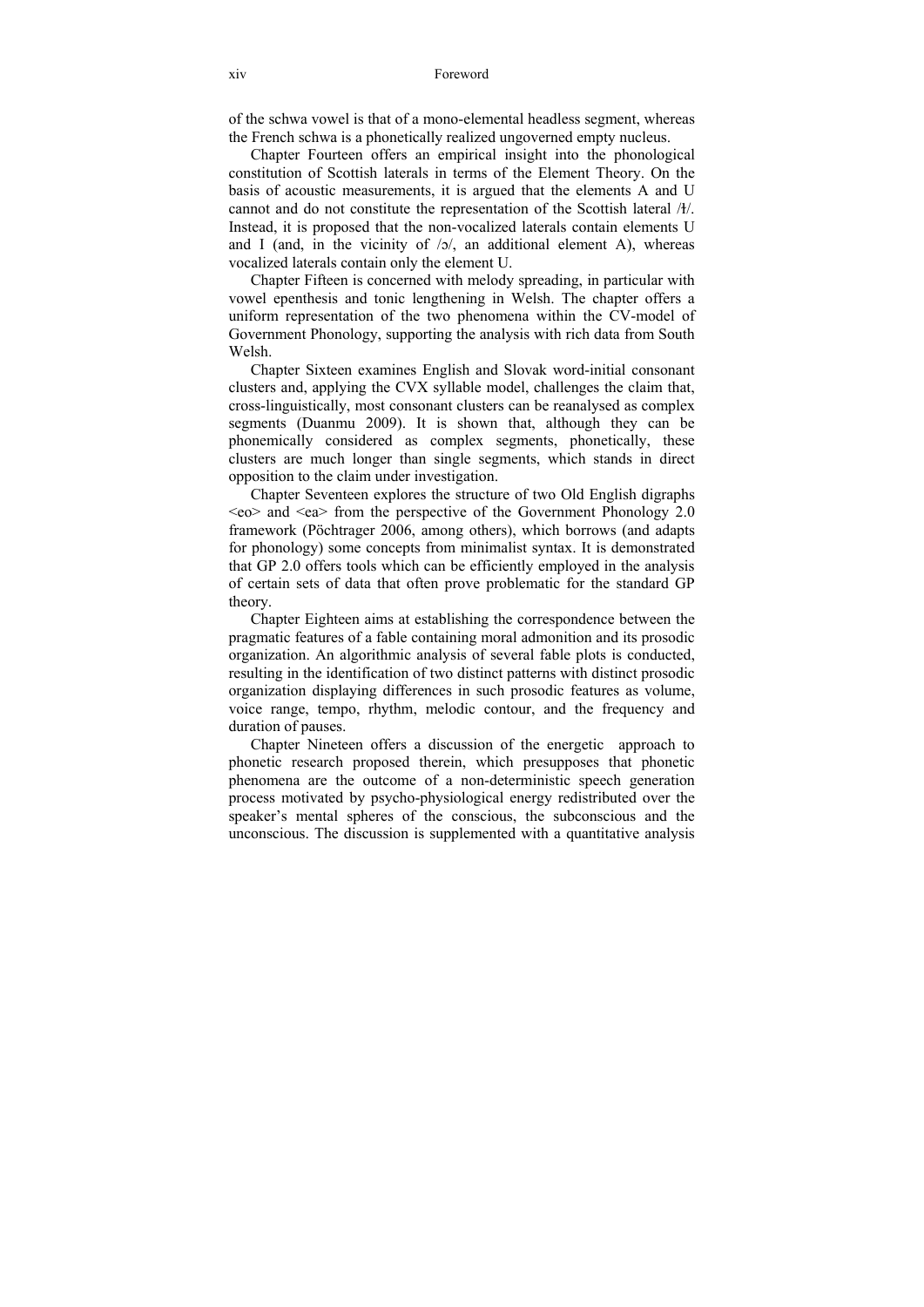of different levels (high, mid and low) of the emotional-and-pragmatic potential of utterance actualization.

Chapter Twenty investigates the nature of communicative entrainment, focusing on the search for a formalized link between linguistic (and also non-linguistic) entrainment and cognitive representations, or, in more general terms, a link between linguistic and social cognitive systems. In particular, the proposed analysis advocates modelling (acoustic and prosodic) entrainment analogously to the modelling of communicative intention.

Part III, called Studies in Cognitive Linguistics, comprises five chapters. Cognitive Grammar represents a theory of grammar developed by Langacker (1991, 2000, 2009), which differs from the Generative Grammar of Chomsky in that it primarily focuses on the meaning of linguistic expressions, not on their form. Meaning in Cognitive Grammar is seen as flexible and dynamic, and as involving conceptualisation (Langacker 1991). In this framework, language is seen as a part of the cognitive faculty, not as a module autonomous with respect to other linguistic cognitive systems, as in the generative tradition (Croft and Cruse 2004). Some specific models stemming from Cognitive Grammar that have been adopted in the contributions by Jabłońska-Hood and Rusinek correspond respectively to the Conceptual Integration Theory, devised by Fauconnier and Turner (2006), which is based on a mental spaces theory and the Conceptual Metaphor Theory, proposed by Lakoff and Johnson (1980, 2003) and Kövecses (2010). The major areas of research in Cognitive Grammar that have found their way into this volume include metonymy (cf. Wiliński's chapter), metaphor (see Rusinek's chapter), conceptualisation or construction of meaning (cf. Głaz's, and Żyśko and Żyśko contributions), and mental spaces blending (see Jabłońska-Hood's work). The data in the final five chapters of the volume come primarily from English, including its earlier varieties, such as Old and Middle English.

Part III is organized as follows. Chapter Twenty One examines the non-standard use of English articles in terms of Langacker's model of Cognitive Grammar. In particular, the study focuses on the phrase *the dad*, employing in the analysis the juxtaposition of the concepts of actuality and virtuality.

Chapter Twenty Two offers a discussion of the study of meaning construction, understood as the process of a word acquiring new senses, and its relation to the study of historical semantics. It is shown, on the basis of an analysis of the diachronic semantics of the English 'joy' vocabulary (*bliss*, *cheer* and *delight*), that the motivation underlying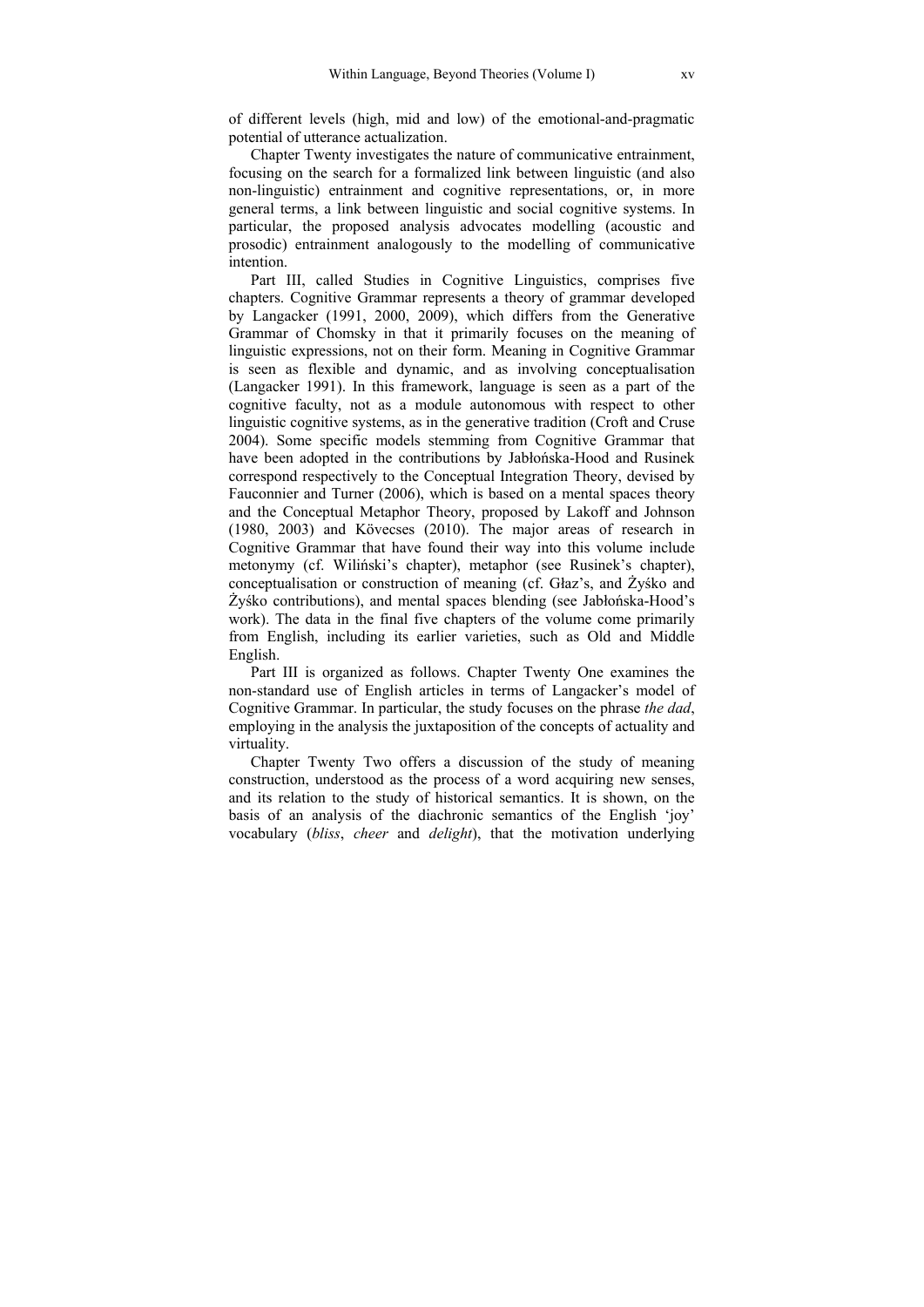meaning construction is extra-linguistic in nature, being dependent on such factors as experience, mental associations and the influence of the dominant ideology in a particular society.

Chapter Twenty Three provides an analysis of the notion of humour based on Monty Python's work and couched within conceptual blending theory put forward by Fauconnier and Turner (2006). It is suggested that Conceptual Blending Theory, operating on mental spaces and their integration, i.e., blending, could prove to be a major stepping stone to creating a uniform theory of humour applicable to various kinds of comedy.

Chapter Twenty Four is devoted to an investigation into one of the major metonymic relations, namely 'the part for the whole' relation. It is observed and illustrated that this relation, or rather its name, in particular the term 'whole,' is misleading in presupposing too wide a domain; hence, the term 'metonymic expansion' is proposed as a more precise one.

The final chapter of this volume, Chapter Twenty Five, presents a corpus-based study of the gender differences in the metaphorical uses of 'cooking' terms, such as *boil*, *cook* and *simmer*, based on data from the British National Corpus and conducted within the Conceptual Metaphor Theory (Lakoff and Johnson 1980). It is demonstrated that men tend to use 'cooking' terms in the metaphorical sense more frequently than women. The gender distinctions made in employing different kinds of conceptual metaphors constructed on the basis of 'cooking' terms are also examined and discussed.

We would like to thank Prof. Anna Malicka-Kleparska for the various forms of assistance she has provided during our work on this volume. We are grateful to Dr Sławomir Zdziebko and Marietta Rusinek, for helping us to understand the recent developments in phonology and Cognitive Grammar. We are also deeply indebted to Elżbieta Sielanko-Byford and Nigel Byford for having proofread the entire volume.

Anna Bondaruk and Anna Prażmowska

#### **References**

- Aboh, Enoch. 2004. "Topic and Focus within D." *Linguistics in the Netherlands* 21:1–12.
- Alexiadou, Artemis, and Elena Anagnostopoulou. 2004. "Voice Morphology in the Causative-Inchoative Alternation: Evidence for a Non-Unified Structural Analysis of Unaccusatives." In *The Unaccusativity Puzzle. Explorations of the Syntax-Lexicon Interface*,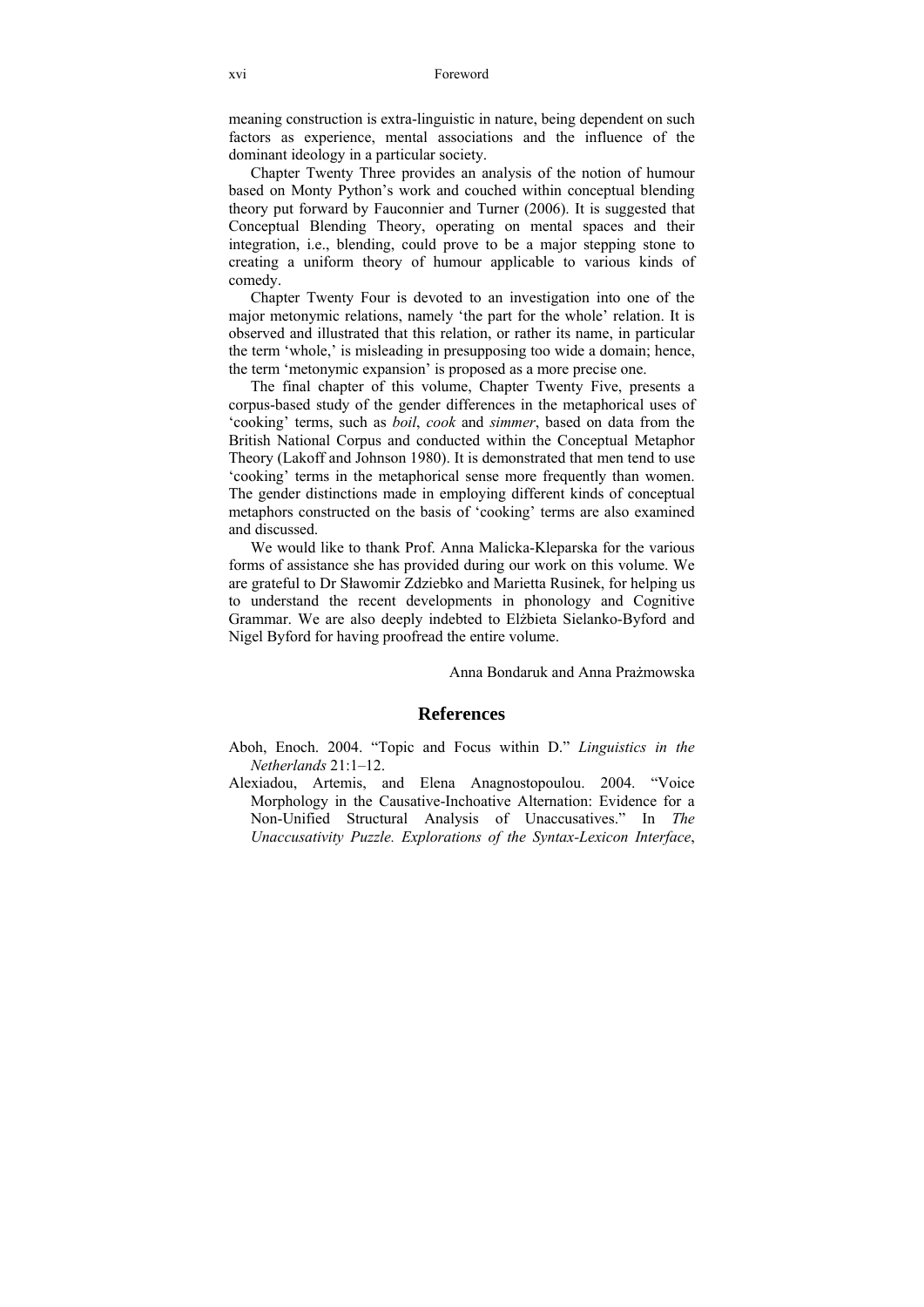edited by Artemis Alexiadou, Elena Anagnostopoulou, and Martin Everaert, 114–36. Oxford: OUP.

- Alexiadou, Artemis, and Edit Doron. 2012. "The Syntactic Construction of Two Non-Active Voices: Passive and Middle." *Journal of Linguistics* 48:1–34.
- Arad, Maya. 2005. *Roots and Patterns: Hebrew Morpho-syntax*. Dordrecht: Springer.
- Beard, Robert. 1995. *Lexeme Morpheme Base Morphology.* Albany, NY: SUNY Press.
- Belletti, Adriana, ed. 2004. *Structures and Beyond. The Cartography of Syntactic Structures*. Oxford: OUP.
- Bloch-Rozmej, Anna. 2008. *Melody in Government Phonology*. Lublin: Wydawnictwo KUL.
- Browman, Catherine P., and Louis M. Goldstein. 1986. "Towards an Articulatory Phonology." *Phonology Yearbook* 3:219–52.
- Browman, Catherine P., and Louis M. Goldstein. 1989. "Articulatory Gestures as Phonological Units." *Phonology* 6:201–51.
- Cinque, Guglielmo. 1999. *Adverbs and Functional Heads.* Oxford: OUP.
- Chomsky, Noam. 1995. *The Minimalist Program.* Cambridge, MA: MIT Press.
- —. 2000. "Minimalist Inquiries: The Framework." In *Step by Step*, edited by Roger Martin, David Michaels, and Juan Uriagereka, 89–155. Cambridge, MA: MIT Press.
- —. 2001. "Derivation by Phase." In *Ken Hale. A Life in Language*, edited by Michael Kenstowicz, 1–52. Cambridge, MA: MIT Press.
- —. 2005. "Three Factors in Language Design." *Linguistic Inquiry* 36:1– 22.
- —. 2008. "On Phases." In *Foundational Issues in Linguistic Theory. Essays in Honor of Jean-Roger Vergnaud*, edited by Robert Freidin, Carolos P. Otero, and Maria Luisa Zubizarreta, 134–66. Cambridge, MA: MIT Press.
- Croft, William, and D. Alan Cruse. 2004. *Cognitive Linguistics*. Cambridge: CUP.
- Cyran, Eugeniusz. 2010. *Complexity Scales and Licensing in Phonology*. Berlin: Mouton de Gruyter.
- Doron, Edit, and Marie Labelle. 2010. "An Ergative Analysis of French Valency Alternations." In *Romance Linguistics 2010: Selected Papers from the 40th Linguistic Symposium on Romance Languages (LSRL), Seattle, Washington, March 2010*, edited by Julia Herschensohn, 137– 54. Amsterdam: John Benjamins.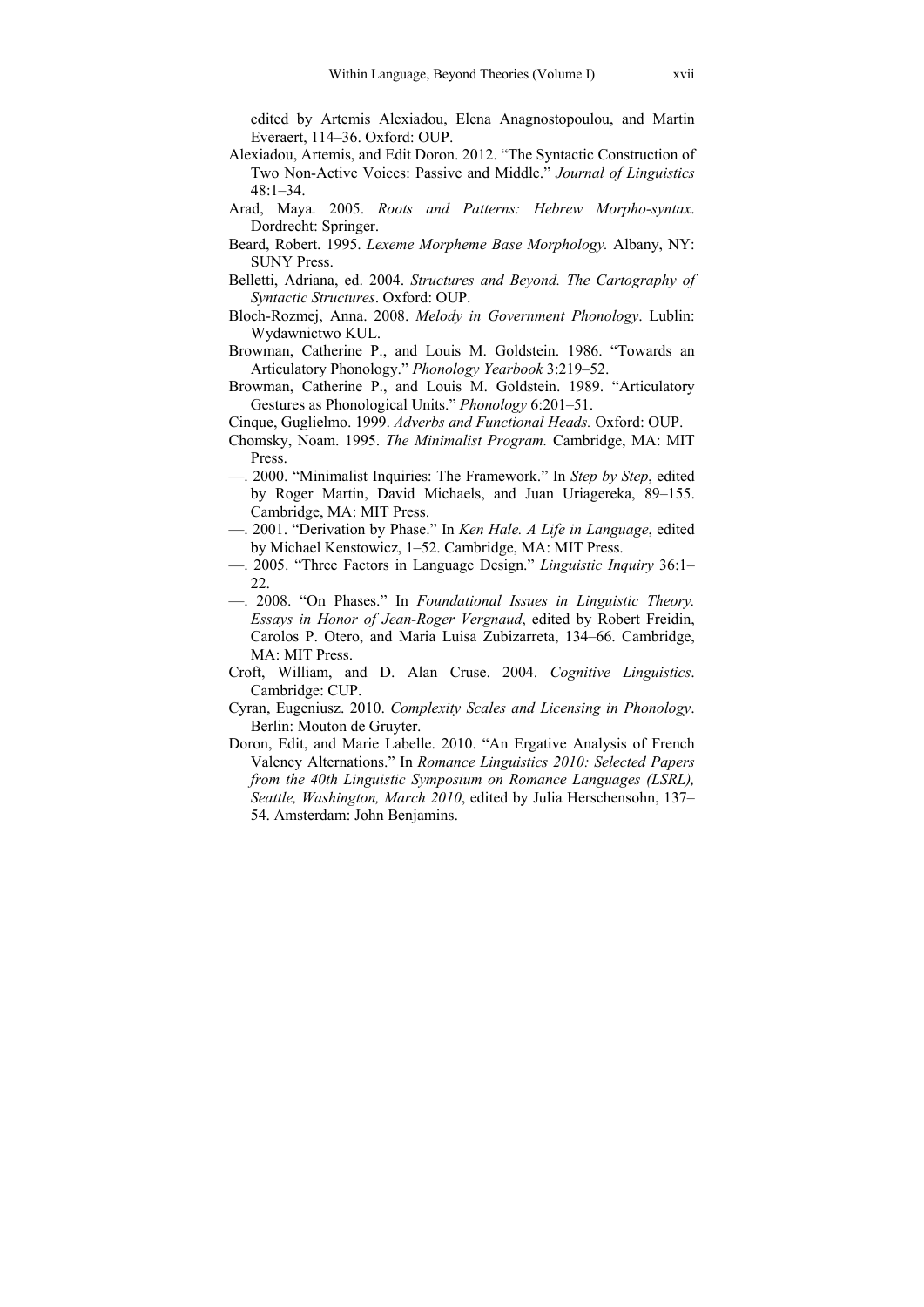- Duanmu, San. 2009. *Syllable Structure: The Limits of Variation*. Oxford: OUP.
- Embick, David. 2009. "Roots, States, and Stative Passives." Abstract for Root Workshop, University of Stuttgart, June 2009.
- Embick, David, and Rolf Noyer. 2007. "Distributed Morphology and the Syntax/Morphology Interface." In *The Oxford Handbook of Linguistic Interfaces*, edited by Gillian Ramchand and Charles Reiss, 289–324. Oxford: OUP.
- Fauconnier, Gilles, and Mark Turner. 2006. "Mental Spaces. Conceptual Integration Networks." In *Cognitive Linguistics. Basic Readings*, edited by Dirk Geeraerts, 303–71. Berlin: Mouton de Gruyter.
- Giusti, Giuliana. 2005. "At the Left Periphery of the Romanian Noun Phrase." In *On Space and Time in Language*, edited by Martine Coene and Liliane Tasmowski, 23–49. Cluj: Clusium.
- Gussmann, Edmund. 2007. *The Phonology of Polish*. Oxford: OUP.
- Haïk, Isabelle. 2013. "Symmetric Structures." *Corela* 11:1. Accessed September 08, 2013. http://corela.edel.univ-poitiers.fr/index.php?id=28 75.
- Halle, Morris. 1997. "Distributed Morphology: Impoverishment and Fission." *MIT Working Papers in Linguistics* 30:425–49.
- Halle, Morris, and Alec Marantz. 1993. "Distributed Morphology and the Pieces of Inflection." In *The View from Building 20: Essays in Linguistics in Honor of Sylvain Bromberger*, edited by Kenneth Locke Hale, Samuel Jay Keyser, and Sylvain Bromberger, 111–76. Cambridge, MA: MIT Press.
- Halle, Morris, and Alec Marantz. 1994. "Some Key Features of Distributed Morphology." *MIT Working Papers in Linguistics* 21:275– 88.
- Harley, Heidi, and Rolf Noyer. 1999. "State-of-the-Article: Distributed Morphology." *Glot International* 4(4):3–9.
- Harley, Heidi, and Rolf Noyer. 2000. "Formal Versus Encyclopedic Properties of Vocabulary: Evidence from Nominalisations." In *The Lexicon-Encyclopedia Interface*, edited by Bert Peeters, 349–74. Amsterdam: Elsevier Press.
- Harris, John. 1994. *English Sound Structure*. Oxford: Blackwell.
- Ihsane, Tabea, and Genoveva Puskás. 2001. "Specific is not Definite." *GG@G (Generative Grammar in Geneva)* 2:39–54.
- Kaye, Jonathan, Jean Lowenstamm, and Jean-Roger Vergnaud. 1985. "The Internal Structure of Phonological Elements: A Theory of Charm and Government." *Phonology Yearbook* 2:305–28.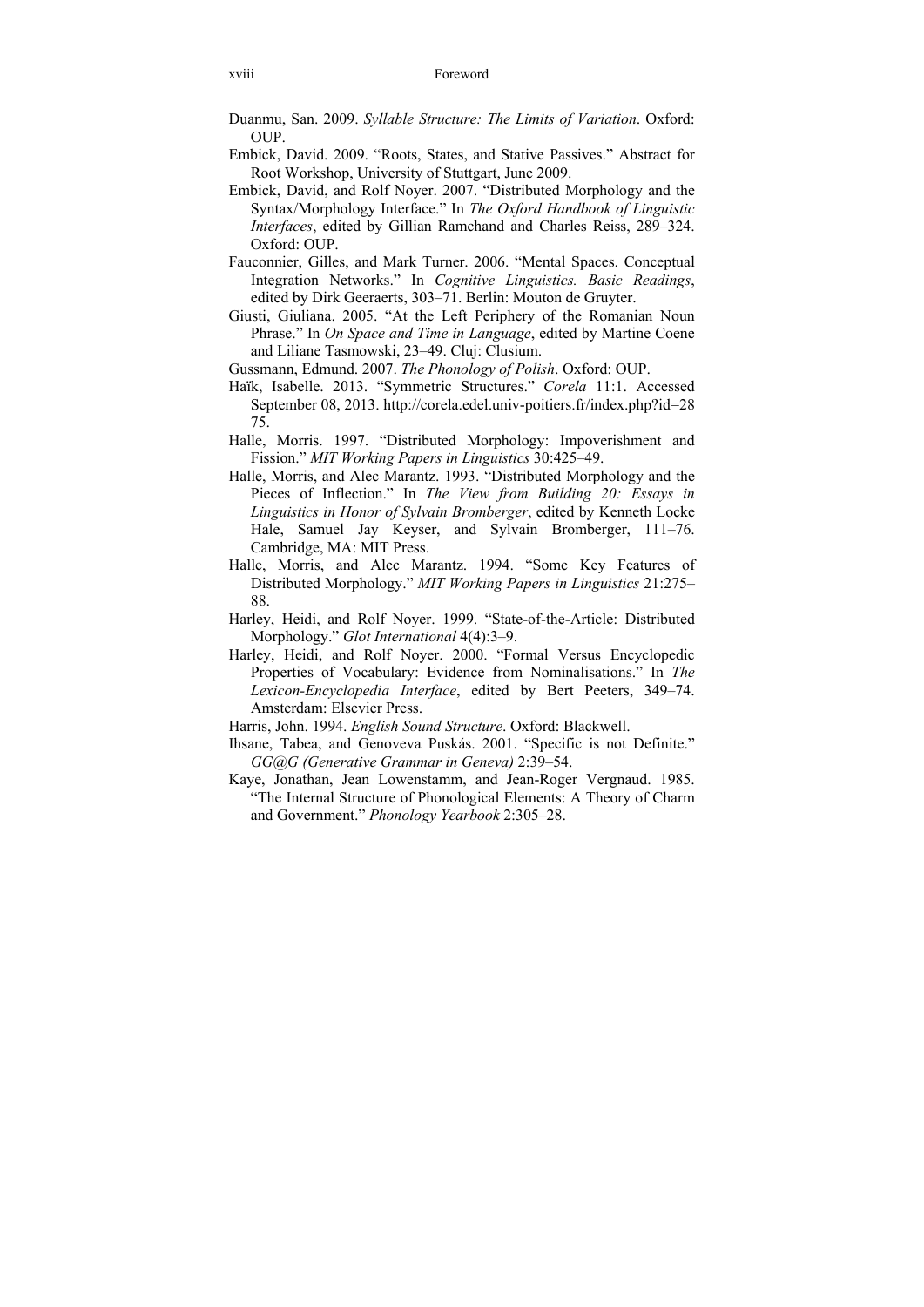- —. 1990. "Constituent Structure and Government in Phonology." *Phonology* 7:193–231.
- Kövecses, Zoltan. 2010. *Metaphor. A Practical Introduction*. Oxford:  $OUP$ .
- Lakoff, George, and Mark Johnson. 1980/2003. *Metaphors we Live by*. Chicago: University of Chicago Press.
- Langacker, Ronald. 1991. *Concept, Image and Symbol. The Cognitive Basis of Grammar*. Berlin and New York: Mouton de Gruyter.
- —. 2000. *Grammar and Conceptualization*. Berlin: Mouton de Gruyter.
- —. 2009. *Investigations in Cognitive Grammar*. Berlin and New York: Mouton de Gruyter.
- Länzlinger, Christopher. 2005. "French Adjective Ordering: Perspectives on DP-internal Movement Types." *Lingua* 115:645–89.
- —. 2010. "The CP/DP Parallelism Revisited." *Generative Grammar in Geneva GG@G* 6:49–107.
- Lowenstamm, Jean. 1996. "CV as the only Syllable Type." In *Current Trends in Phonology. Models and Methods*, edited by Jacques Durand and Bernard Laks, 419–41. Salford: ESRI.
- Marantz, Alec. 1984. *On the Nature of Grammatical Relations*. Cambridge, MA: MIT Press.
- —. 1995. "A Late Note on Late Insertion." In *Explorations in Generative Grammar: A Festschrift for Dong-WheeYang*, edited by Young-Suk Kim, Byung-Choon Lee, Kyoung-Jae Lee, Hyun-Kwon Yang, and Jong-Yurl Yoon, 396–413. Seoul: Hanakuk.
- —. 1998. "'Cat' as a Phrasal Idiom: Consequences of Late Insertion in Distributed Morphology." Ms., MIT, Cambridge, MA.
- Ohala, John J. 1990. "There is no Interface between Phonology and Phonetics: A Personal View." *Journal of Phonetics* 18:153–71.
- Pfau, Roland. 2009. *Grammar As Processor: A Distributed Morphology Account of Spontaneous Speech Errors*. Amsterdam: John Benjamins.
- Pöchtrager, Markus A. 2006. "The Structure of Length." PhD diss., University of Vienna.
- Pylkkänen, Liina. 2008. *Introducing Arguments. Linguistic Inquiry Monograph* 48*.* Cambridge, MA: The MIT Press.
- Quirk, Randolph, Sidney Greenbaum, Geoffrey Leech, and Jan Svartvik. 1985. *A Comprehensive Grammar of the English Language*. London: Longman.
- Rizzi, Luigi. 1997. *The Fine Structure of the Left Periphery*. In *Elements of Grammar*, edited by Liliane Haegeman, 281–337. Dordrecht: Kluwer.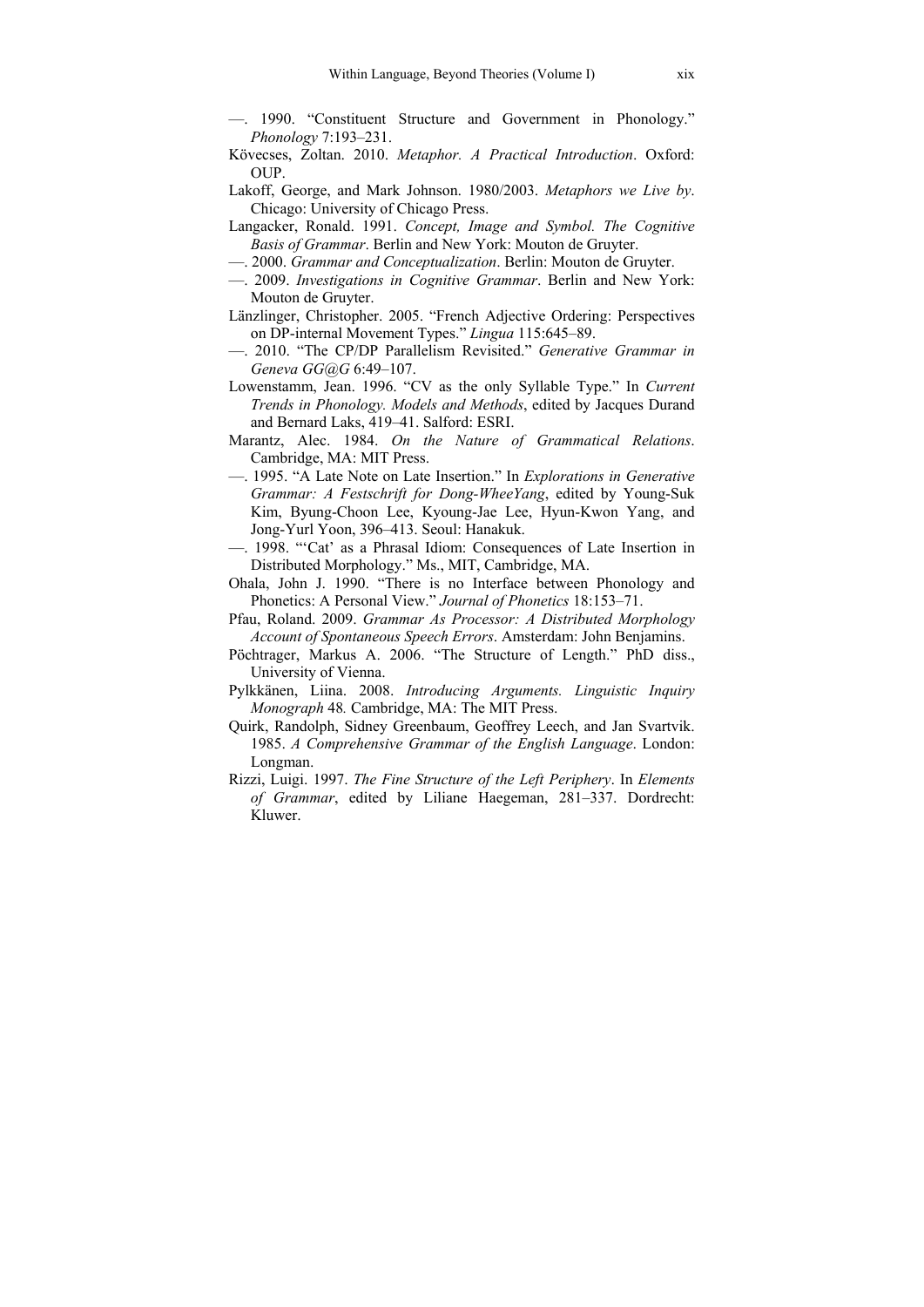#### xx Foreword

- —. 2004. *The Structure of CP and IP. The Cartography of Syntactic Structures.* Oxford: OUP.
- Scheer, Tobias. 2014. "Spell-out, Post-phonological." In *Crossing Phonetics-Phonology Lines*, edited by Eugeniusz Cyran and Jolanta Szpyra-Kozłowska, 255–75. Newcastle-upon-Tyne: Cambridge Scholars Publishing.
- —. 2004. *A Lateral Theory of Phonology, Vol. 1: What is CVCV and Why Should it Be?* Berlin: Mouton de Gruyter.
- Travis, Lisa. 2001. "The syntax of reduplication." *Proceedings of NELS* 31:455–69.
- —. 2003. "Reduplication feeding syntactic movement." In *Proceedings of the 2003 Annual Conference of the Canadian Linguistic Association*, edited by Sophie Burelle and Stanca Somesfalean, 236–47. Université du Québec à Montréal, Département de linguistique et de didactique des langues.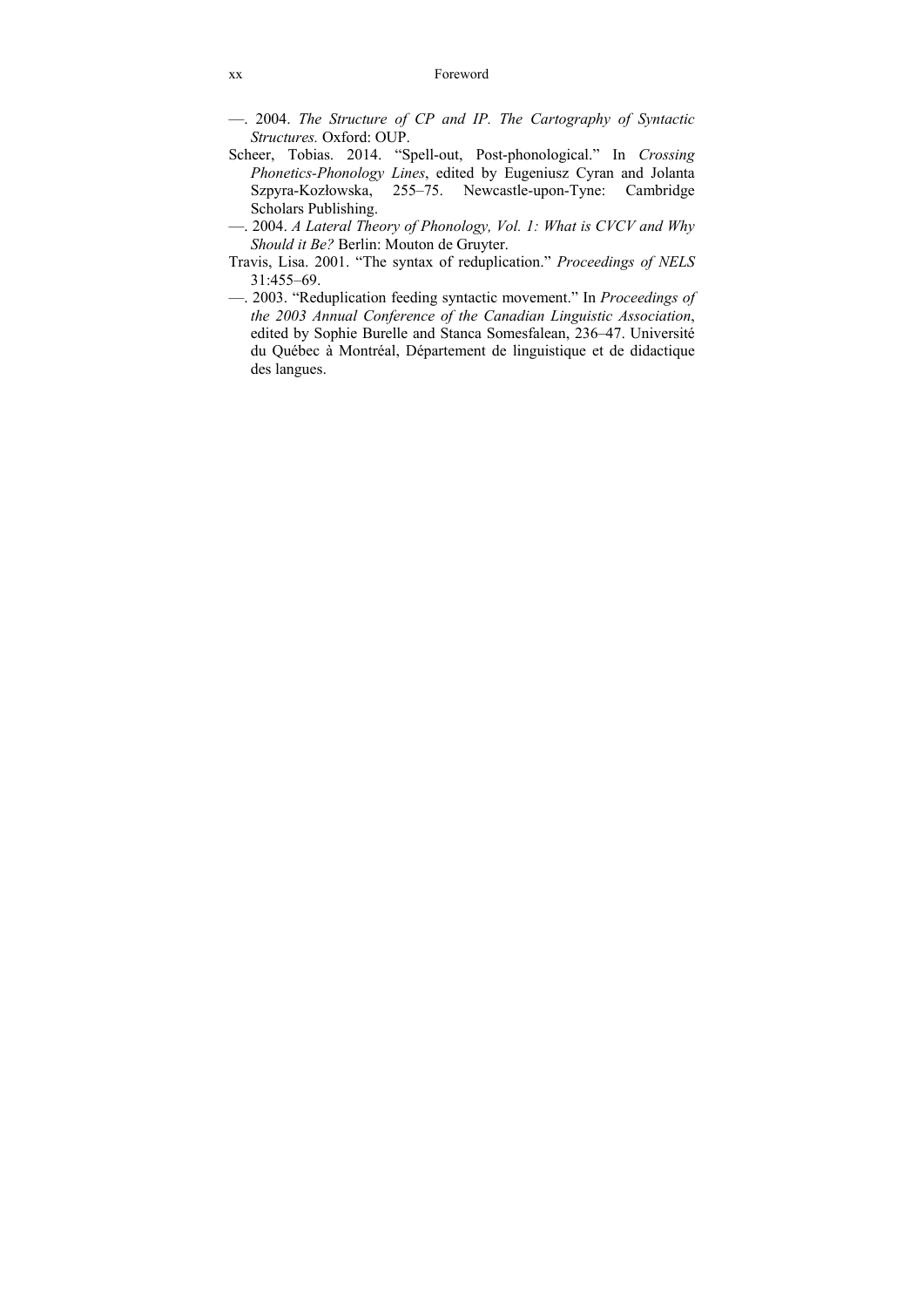## **CONTRIBUTORS**

Abdullah S. Alghamdi Albaha University, Saudi Arabia a.alghamdi@student.unsw.edu.au

Aleksandra Bartczak-Meszyńska University of Finance and Management in Białystok, Poland alexbartczak@poczta.onet.pl

Štefan Beňuš Constantine the Philosopher University, Nitra, Slovakia sbenus@ukf.sk

Anna Bloch-Rozmej John Paul II Catholic University of Lublin, Poland abloch@kul.lublin.pl

Maria Bloch-Trojnar John Paul II Catholic University of Lublin, Poland bloch@kul.lublin.pl

Durdica Zeljka Caruso University of Stuttgart, Germany zeljka@ifla.uni-stuttgart.de

Bożena Cetnarowska University of Silesia, Katowice, Poland bozena.cetnarowska@us.edu.pl

Magdalena Charzyńska-Wójcik John Paul II Catholic University of Lublin, Poland mcwojcik@kul.pl

Tomasz Czerniak John Paul II Catholic University of Lublin, Poland czerniakto@gmail.com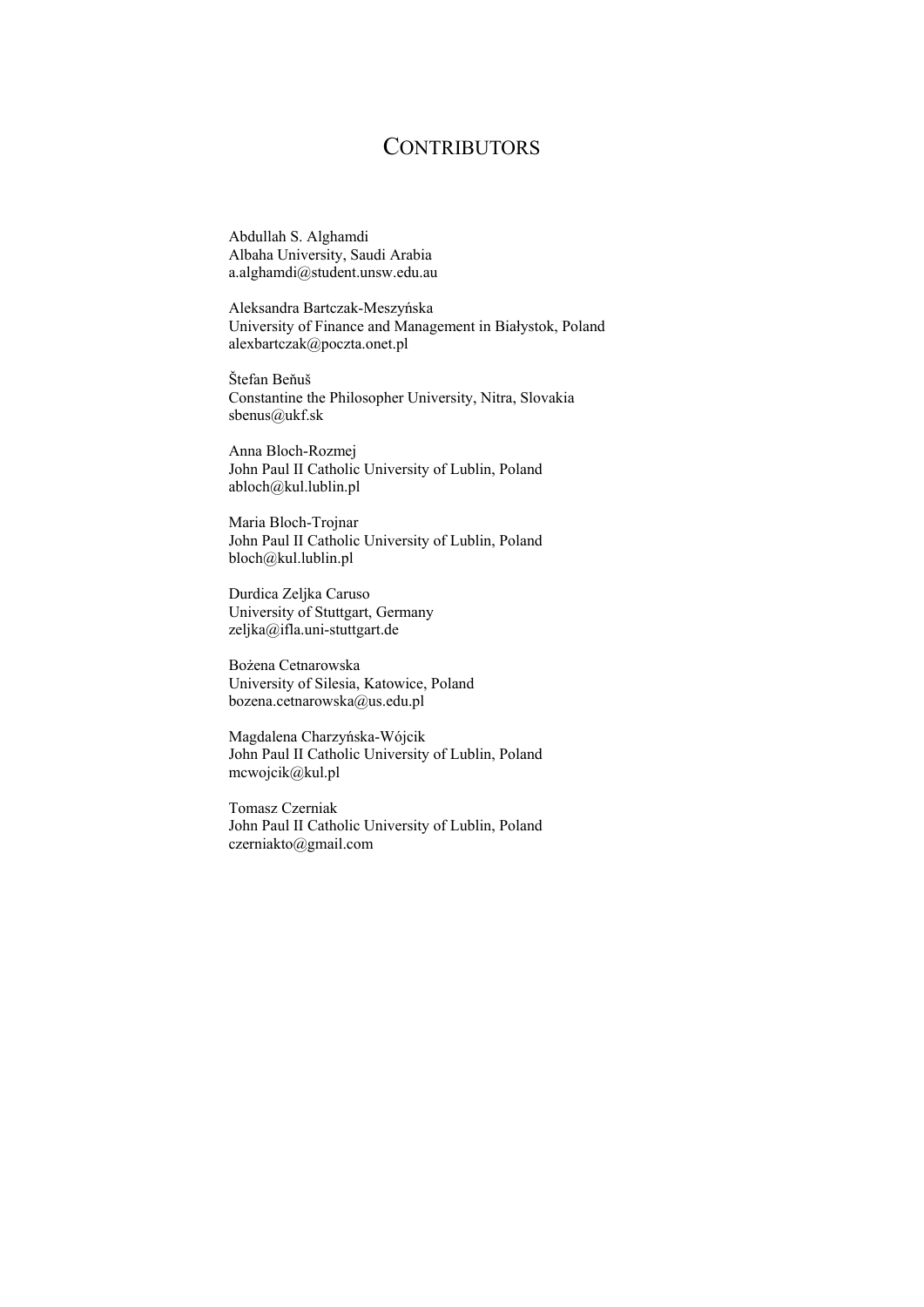#### xxii Contributors

Karolina Drabikowska John Paul II Catholic University of Lublin, Poland drabikowska.karolina@gmail.com

Adam Głaz Maria Curie-Skłodowska University, Lublin, Poland adam.glaz@umcs.pl

Renáta Gregová P. J. Šafárik University in Kosice, Slovakia renata.gregova@upjs.sk

Joanna Jabłońska-Hood Maria Curie-Skłodowska University, Lublin, Poland hood.asia@gmail.com

Alla Kalyta National Technical University of Ukraine "Kyiv Polytechnic Institute" kalitanewadd@gmail.com

Man-Ki Theodora Lee University of York, United Kingdom mtl503@york.ac.uk

Anna Malicka-Kleparska John Paul II Catholic University of Lublin, Poland malic@kul.lublin.pl

Ewelina Mokrosz John Paul II Catholic University of Lublin, Poland ewelinamokrosz26@tlen.pl

Wiktor Pskit University of Łódź, Poland / University of Economy in Bydgoszcz, Poland pskit@vp.pl

Marietta Rusinek John Paul II Catholic University of Lublin, Poland mariettarusinek@gmail.com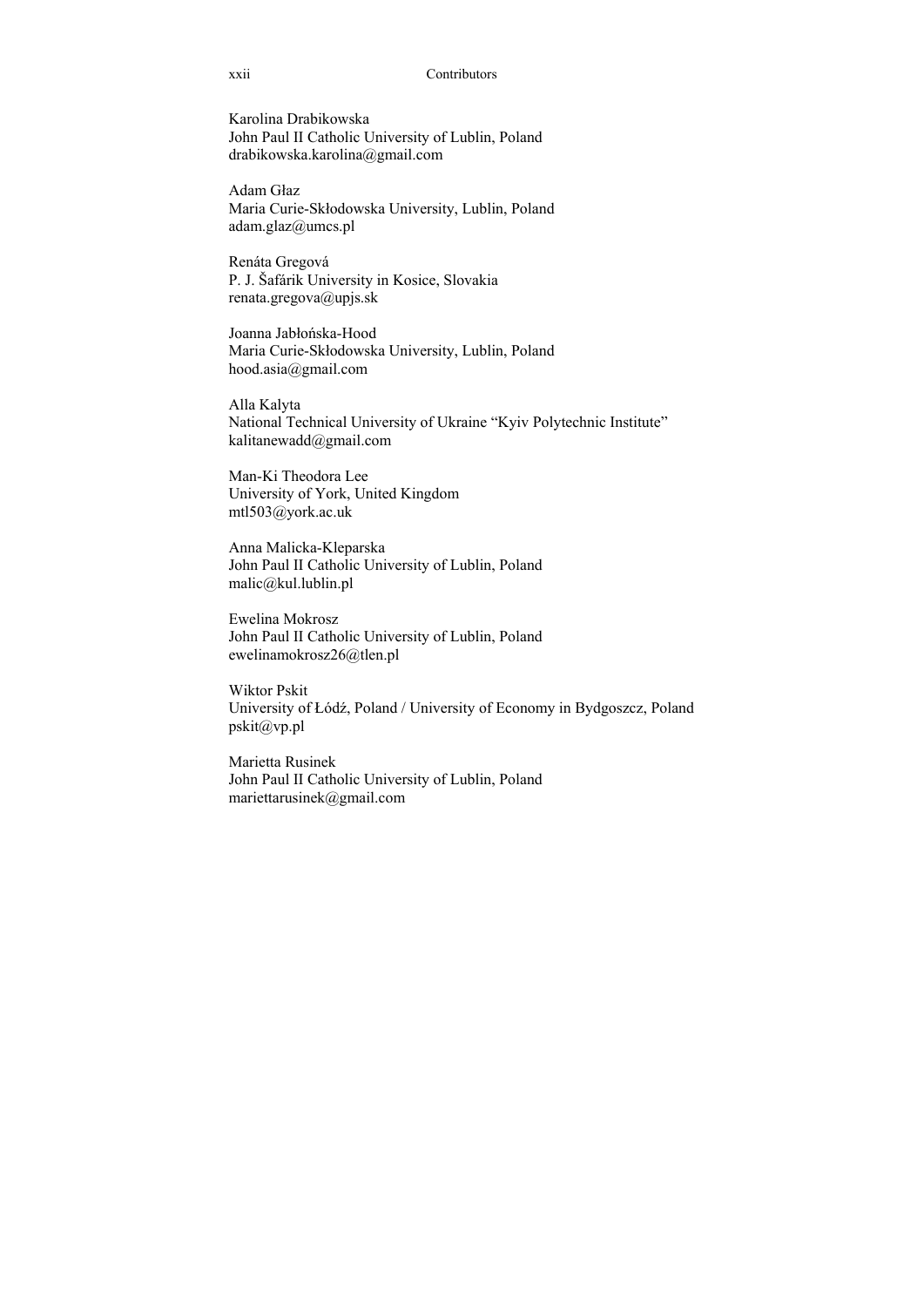Larysa Taranenko National Technical University of Ukraine "Kyiv Polytechnic Institute" litera@i.ua

Alina Tigău University of Bucharest, Romania alina\_mihaela\_tigau@yahoo.com

Mateusz Urban Jagiellonian University of Kraków, Poland mateusz.urban@uj.edu.pl

Wojciech Wachowski Kazimierz Wielki University in Bydgoszcz, Poland wwachowski@wp.pl

Małgorzata Wietrzyk John Paul II Catholic University of Lublin, Poland mwietrzyk@kul.pl

Sławomir Zdziebko John Paul II Catholic University of Lublin, Poland s.zdziebko86@gmail.com

Angelina Żyśko Maria Curie-Skłodowska University, Lublin, Poland angelinarusinek@gmail.com

Konrad Żyśko Maria Curie-Skłodowska University, Lublin, Poland konradzysko@gmail.com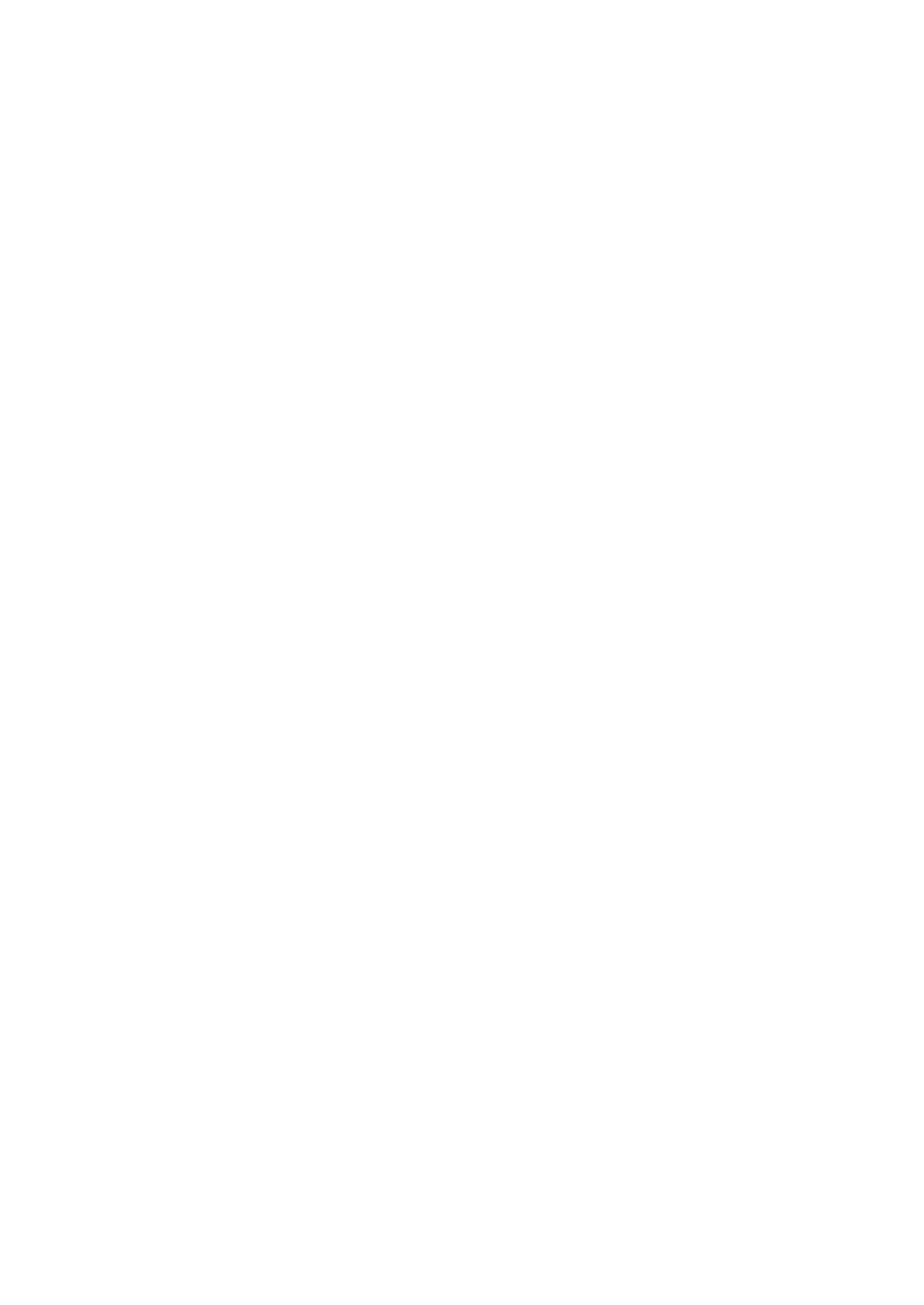## **PART I:**

## **STUDIES IN SYNTAX AND MORPHOLOGY**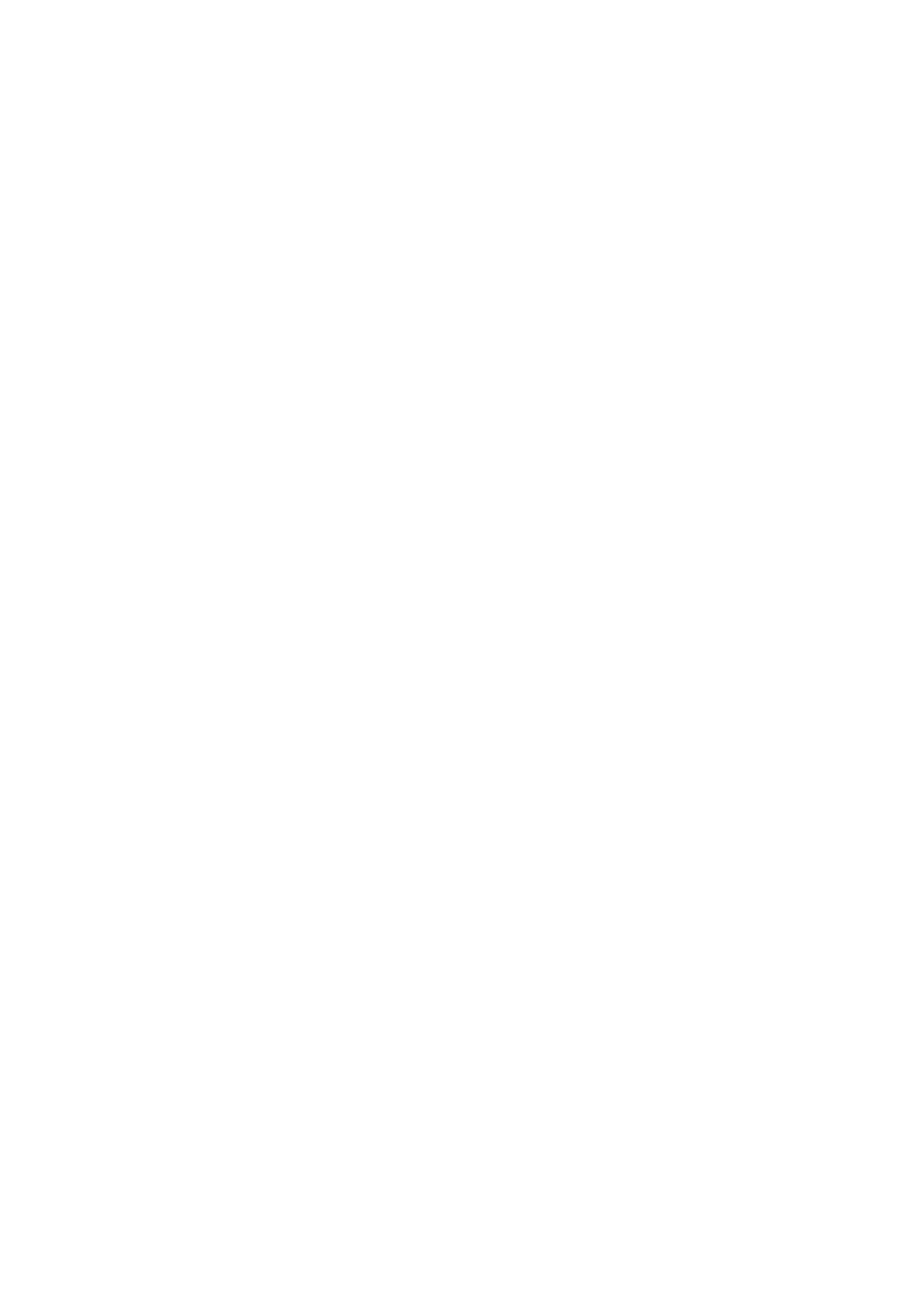## CHAPTER ONE

## THE NOMINAL LEFT PERIPHERY IN SLAVIC. EVIDENCE FROM CROATIAN

## DURDICA ZELJKA CARUSO

### **1. Introduction**

It is generally assumed that in a communicative situation a speaker structures his utterances in such a way as to achieve an optimal exchange of information. Information Structure (IS) denotes the formal organization of linguistic expressions in relation to their discourse functions (cf. Halliday 1967; Chafe 1976; Lambrecht 1994). According to Aboh et al. (2010),

information structure reflects the speaker's hypotheses about the hearer's state of mind (i.e., his assumptions, beliefs and knowledge) at the time of the utterance. (Aboh et al. 2010, 783)

Since its introduction in the late sixties, the term *information structure* has been widely used to refer to the partitioning of sentences into categories such as focus, topic or comment. However, no consensus has yet been reached as to which and how many categories of information structure can be distinguished and identified (cf. Büring 2005).

Within the  $DP<sub>i</sub><sup>1</sup>$  the speaker's hypotheses about the hearer's familiarity with a particular referent are reflected in his choice of the determiner that

-

<sup>&</sup>lt;sup>1</sup> The abbreviations used in this chapter are the following:  $ACC - accusative, C(P)$ – Complementizer (Phrase), D(P) – Determiner (Phrase), DAT – dative, DEF – definite,  $Def(P)$  – Definiteness (Phrase), Dem(P) – Demonstrative (Phrase), F – feminine,  $FP$  – Functional Phrase,  $Foc(P)$  – Focus (Phrase),  $GEN$  – genitive, INDEF – indefinite, MASC – masculine, MED – medial, NP – Noun Phrase, NOM – nominative, Num(P) – Number (Phrase), PL – plural, POSS – possessive, PP –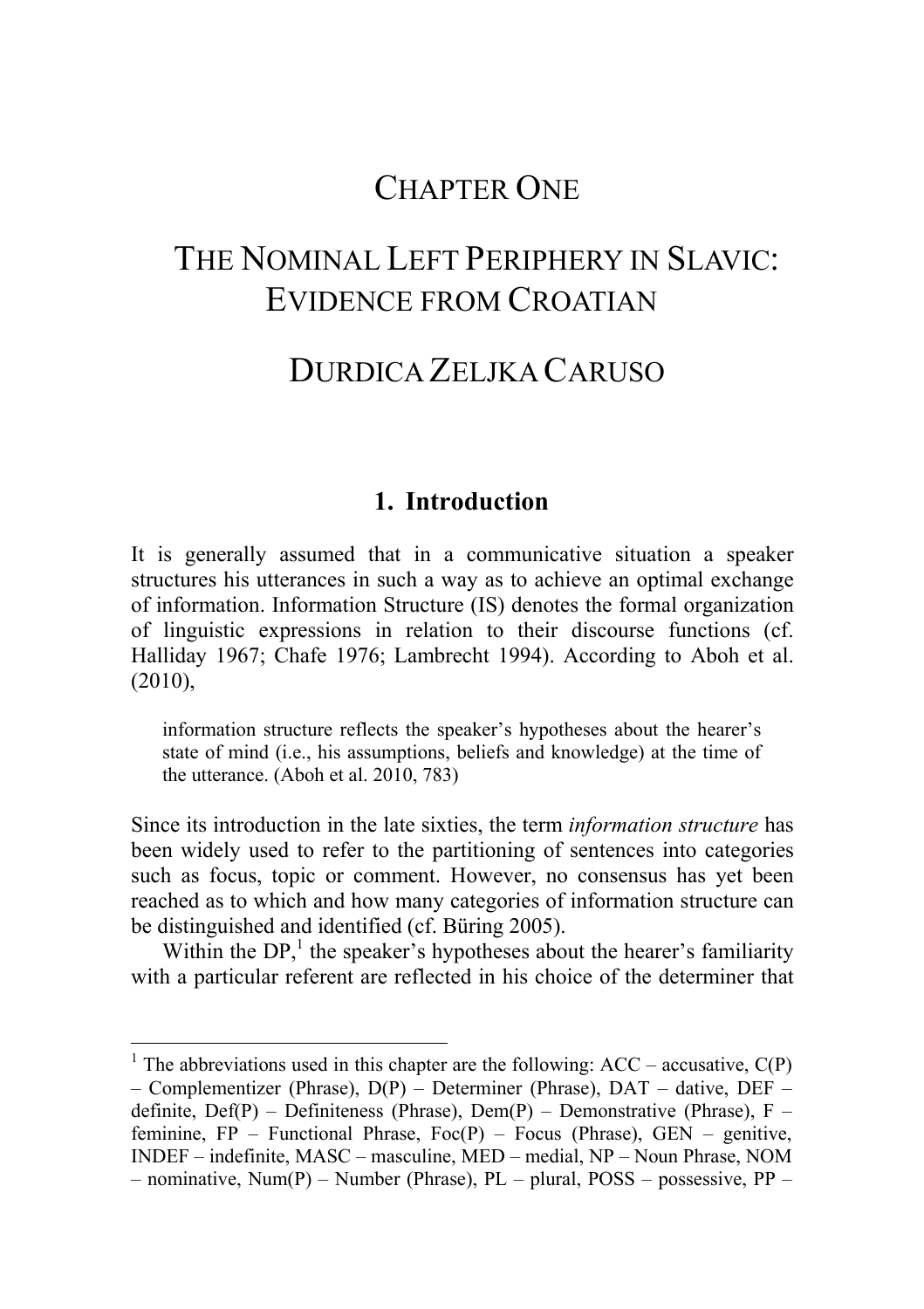marks the noun as either identifiable or non-identifiable for the addressee, as shown in the nominal expression *a/the linguist from China* below (Aboh et al. 2010, 783):

| (1) | a. John invited [a linguist from China]     | (indefinite; non-identifiable) |
|-----|---------------------------------------------|--------------------------------|
|     | b. John invited $[the$ linguist from China] | (definite; identifiable)       |

Unlike English, which uses (in)definite articles to express this distinction, Turkish, for instance, marks the distinction between identifiable vs. nonidentifiable object noun phrases with the help of case marking (ibid.):

| (2) | a. Ahmet öküz- ü aldi.<br>Ahmet ox-ACC bought<br>'Ahmet bought the ox.' | (accusative case, identifiable)           |  |
|-----|-------------------------------------------------------------------------|-------------------------------------------|--|
|     | b. Ahmet öküz aldi.<br>Ahmet ox bought<br>'Ahmet bought <i>an ox.</i> ' | (no accusative marking, non-identifiable) |  |

In a similar fashion, the difference between an identifiable and nonidentifiable object noun phrase in Croatian can be expressed via an accusative/genitive case marking (Pranjković 2000, 345):

| (3) | a dodati kruh   | to fetch bread-ACC.SG.MASC | (identifiable)     |
|-----|-----------------|----------------------------|--------------------|
|     | b. dodati kruha | to fetch bread-GEN.SG.MASC | (non-identifiable) |

Adopting the view that the notions of non-familiarity (new information) vs. familiarity (known information) are associated with the categories of focus and topic respectively (cf. Rizzi 1997), the question arises as to whether the nominal domain contains these categories as well and how they are realized. According to Isac and Kirk (2008, 142), there are two types of evidence for the existence of topic and focus projections within the DP. The first type of evidence comes from the NP-internal morphology, e.g., specificity markers in Gungbe (Aboh 2004). The second type of evidence is based on DP-internal displacement phenomena used to express topic and focus, e.g., word order alterations often entail different

1

Prepositional Phrase,  $SG$  – singular,  $TP$  – Tense Phrase,  $Top(P)$  – Topic Phrase,  $V(P)$  – Verb (Phrase),  $Voc(P)$  – Vocative Phrase.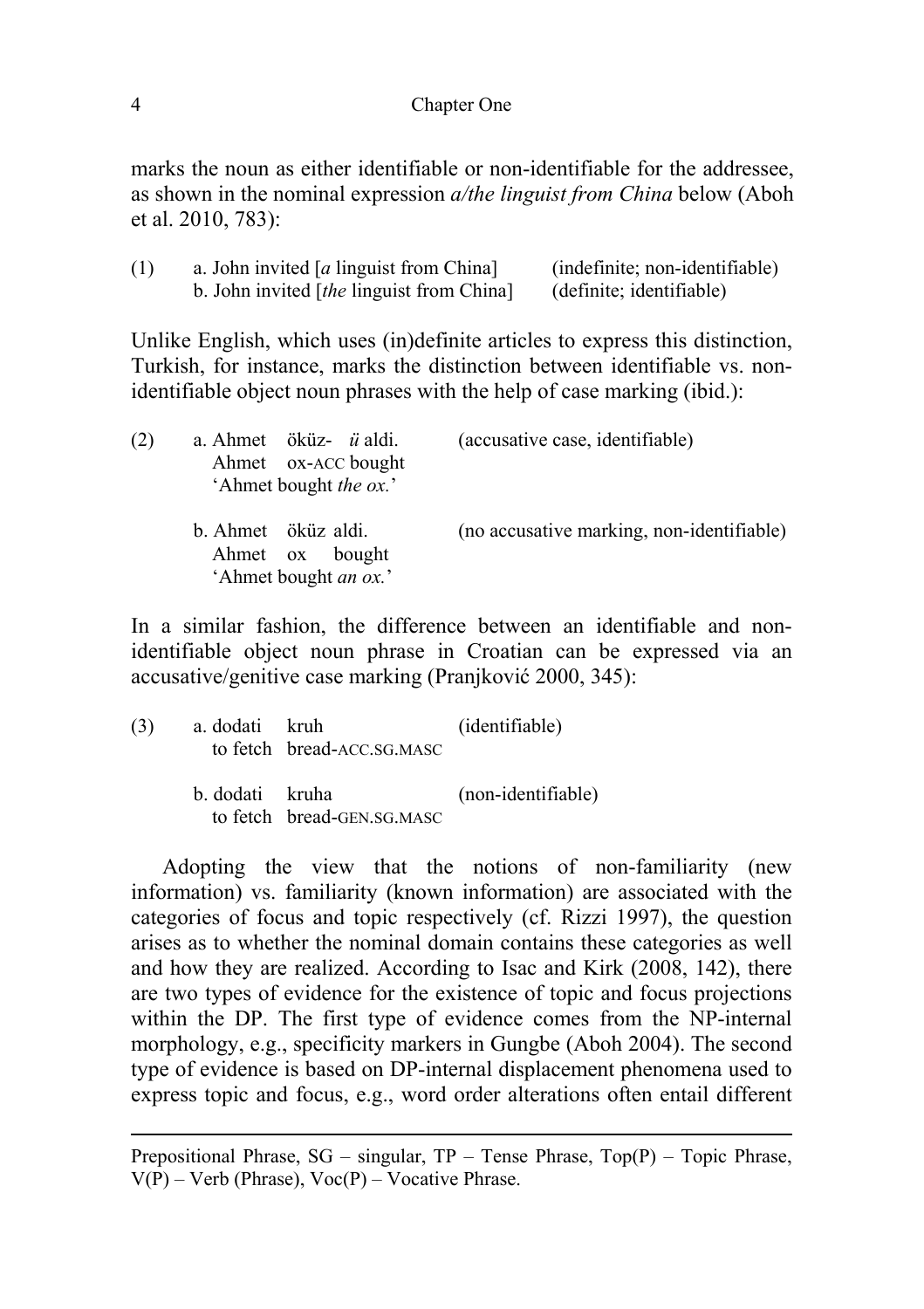interpretations, such as focalization or emphasis on a particular nominal constituent.

Since discourse-related properties like topic and focus are encoded in the clausal left periphery (Rizzi 1997), the most prominent discourserelated notions associated with noun phrases, namely (in)definiteness and specificity, are assumed to be realized within the nominal left periphery. Accordingly, the nominal left periphery is decomposed into various functional categories including projections related to focalization, topicalization, informational prominence and quantification (cf. Ihsane and Puskás 2001; Aboh 2004; Länzlinger 2005, 2010; Giusti 2005, among others). The various proposals regarding its structure have been summarized under the term 'the Split DP-Hypothesis.' As far as the nominal left periphery in Slavic languages is concerned, to my knowledge, no such subdivision has been undertaken so far.<sup>2</sup> Noun phrases in Slavic are still considered to be either NPs (Bošković 2005, 2009, 2011; Zlatić 1998) or DPs (Progovac 1998; Leko 1999; Pereltsvaig 2007). Both views are still a matter of controversy. In spite of the obvious lack of the overt discourse-related markers of (in)definiteness and specificity, such as (in)definite articles, and the NP-internal morphology involved in the expression of topic and focus, I argue for a split DP-analysis of nominal expressions in Croatian because the decomposition of the nominal left periphery, along with the overall nominal structure captured by the split DP-proposal, allows me to explain certain DP constructions and syntactic patterns within Croatian noun phrases (e.g., constructions including the numeral *JEDAN* 'one,' deictically used demonstrative pronouns and vocative constructions).

The chapter is structured as follows. Section 2 introduces the categories of topic and focus, both on the clausal level and within the DP. Section 3 gives an overview of the different possibilities of (in)definiteness and specificity marking in Croatian and introduces nominal structures, whose syntactic analysis is provided in section 4. Section 5 offers a brief conclusion.

 2 Progovac (1998) and Leko (1999) provide a DP-analysis of Serbo-Croatian nouns, including the projection DefP in their structure, but their definition of a split DP differs from the standard cross-linguistic approaches to the layered nominal left periphery.